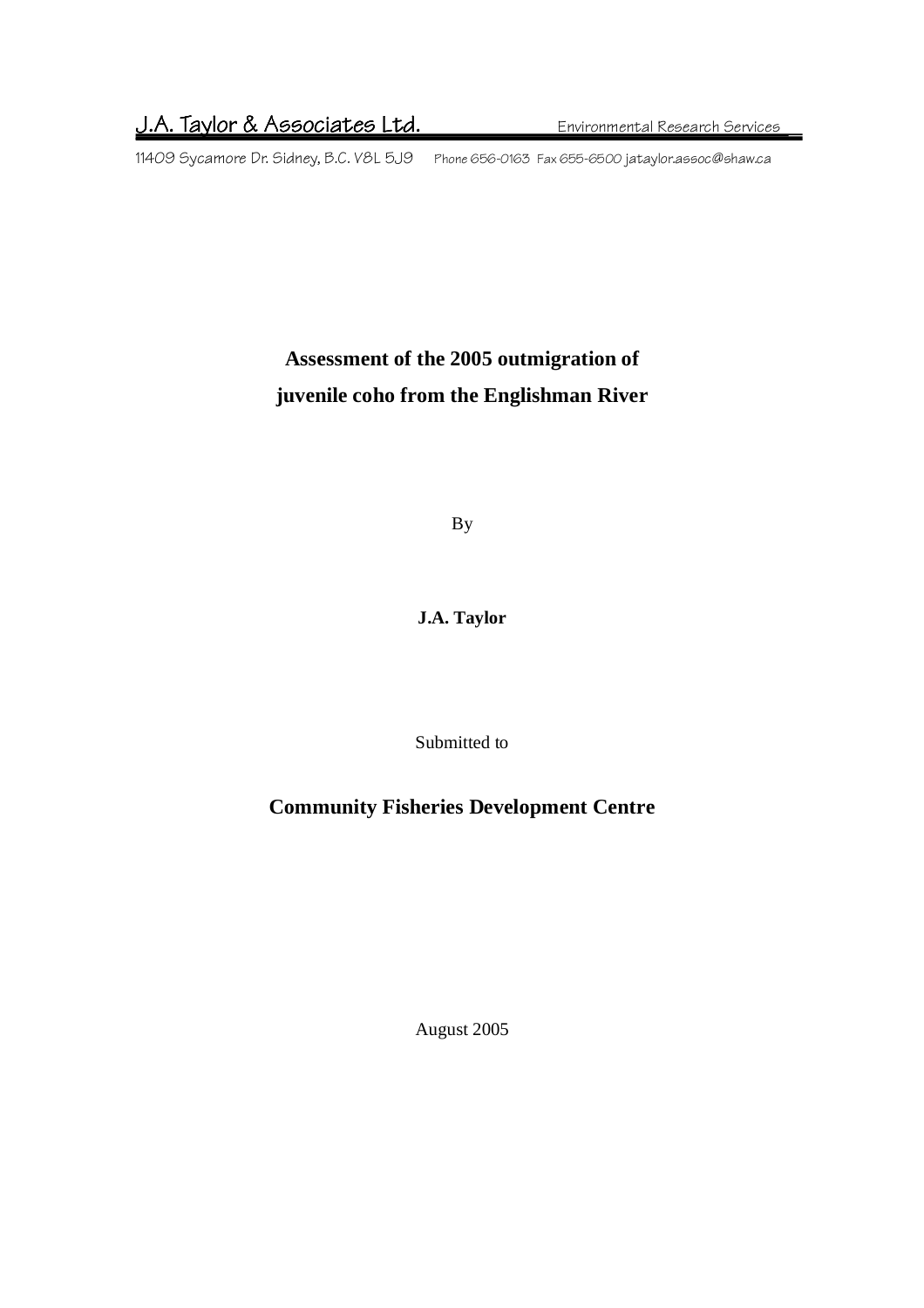# **ABSTRACT**

The 2005 coho smolt outmigration from the Englishman River, was assessed through a mark-recapture program conducted between April 21and June 6. Marked smolts were released from the Nature Trust Channel and from the first of two capture points in the lower river, where recoveries were made using rotary screw traps. Significant rainfall events in the latter part of the program potentially corresponded with peak smolt movement and degraded capture efficiency, resulting in a probable underestimate of the population. Estimates of population size from the two sites were very different, potentially due to variable within stratum capture probabilities for marks early in the program. The stratified estimate, using primary mark releases, from the lower trap  $(42,701, 95\% \text{ CI } 37,376 - 48,026)$  had greater accuracy ( $\pm$  12.5%) than at the upper site (45,909, 95% CI 39,320- 54,498), although trap efficiency was lower (5.1% versus 8.2%). The former estimate had consistent capture probabilities among strata and was adopted as the best estimate of total smolt migration.

A complete count of coho migrants from the Nature Trust channel was made, totalling 3,695 individuals, adjusted to 3,954 to include unsampled channel. Smolt density (2,865  $km<sup>-1</sup>$ ) was lower than in 2004, however, the continuing importance of the contribution (9.3%) of the Nature Trust channel to coho production in the Englishman system is evident.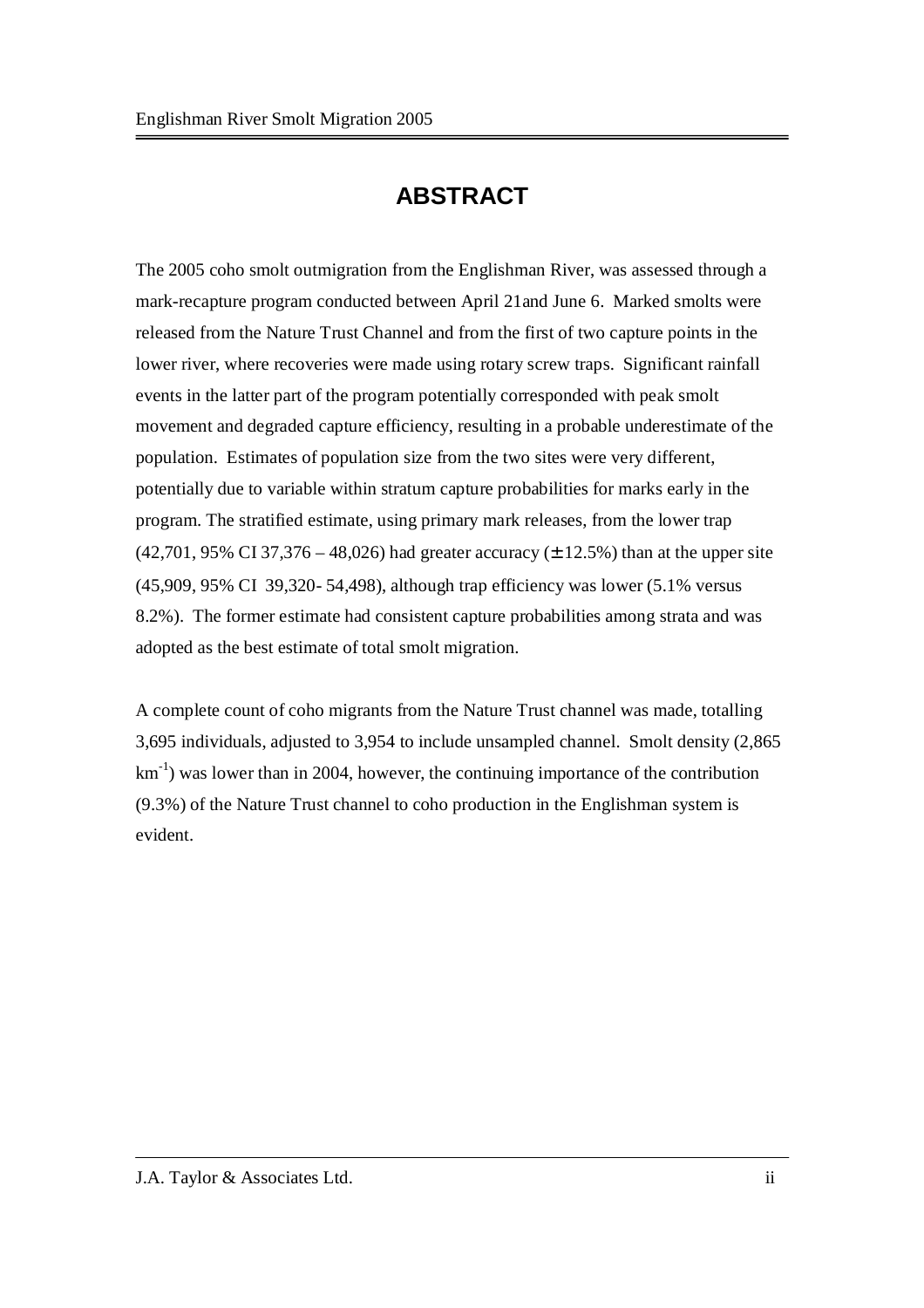# **TABLE OF CONTENTS**

| 1.0 |
|-----|
| 2.0 |
| 3.0 |
| 3.1 |
|     |
|     |
|     |
|     |
| 4.0 |
|     |
|     |
|     |
| 5.0 |
| 6.0 |
| 7.0 |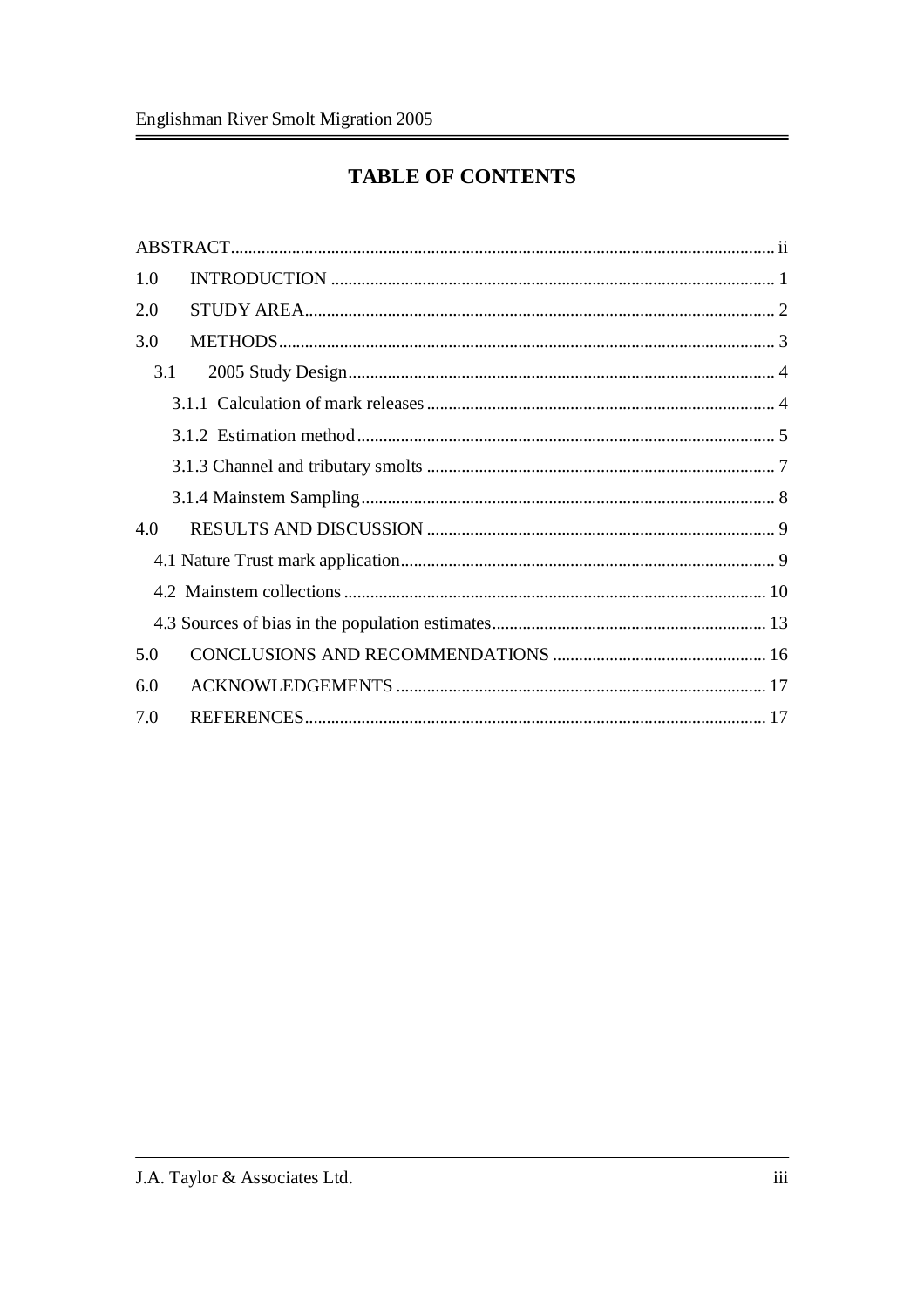### **LIST OF TABLES**

Table 1. . Summary of coho smolt fork length (mm) by mark type measured at the Nature Trust channel and the upper and lower RST sites................................................. 20

Table 2. . Periodic estimates of population size derived from recovery sampling by the upper (URST) and lower (LRST) rotary screw traps. Individual estimates are provided for marks released from the Nature Trust side-channel, and for marked smolts released from the URST. Capture probabilities (trap efficiencies) are provided by release period....................................................................................................................... 21

### **LIST OF FIGURES**

| Figure 2. Mark releases from Nature Trust and daily catches in the upper and lower                                                                                            |
|-------------------------------------------------------------------------------------------------------------------------------------------------------------------------------|
| Figure 3. Comparison of cumulative frequency distribution plots of Nature Trust marked<br>releases and unmarked smolts captured in the upper and lower RSTs. Vertical lines   |
| Figure 4. Preliminary water level and discharge for the Englishman River at Water<br>Survey of Canada station #08HB002, during the study. (Data from Environment Canada       |
| Figure 5. Comparison of stratum estimates of migration, with 95% confidence intervals,<br>from marks released from Nature Trust channel and recaptures in the upper and lower |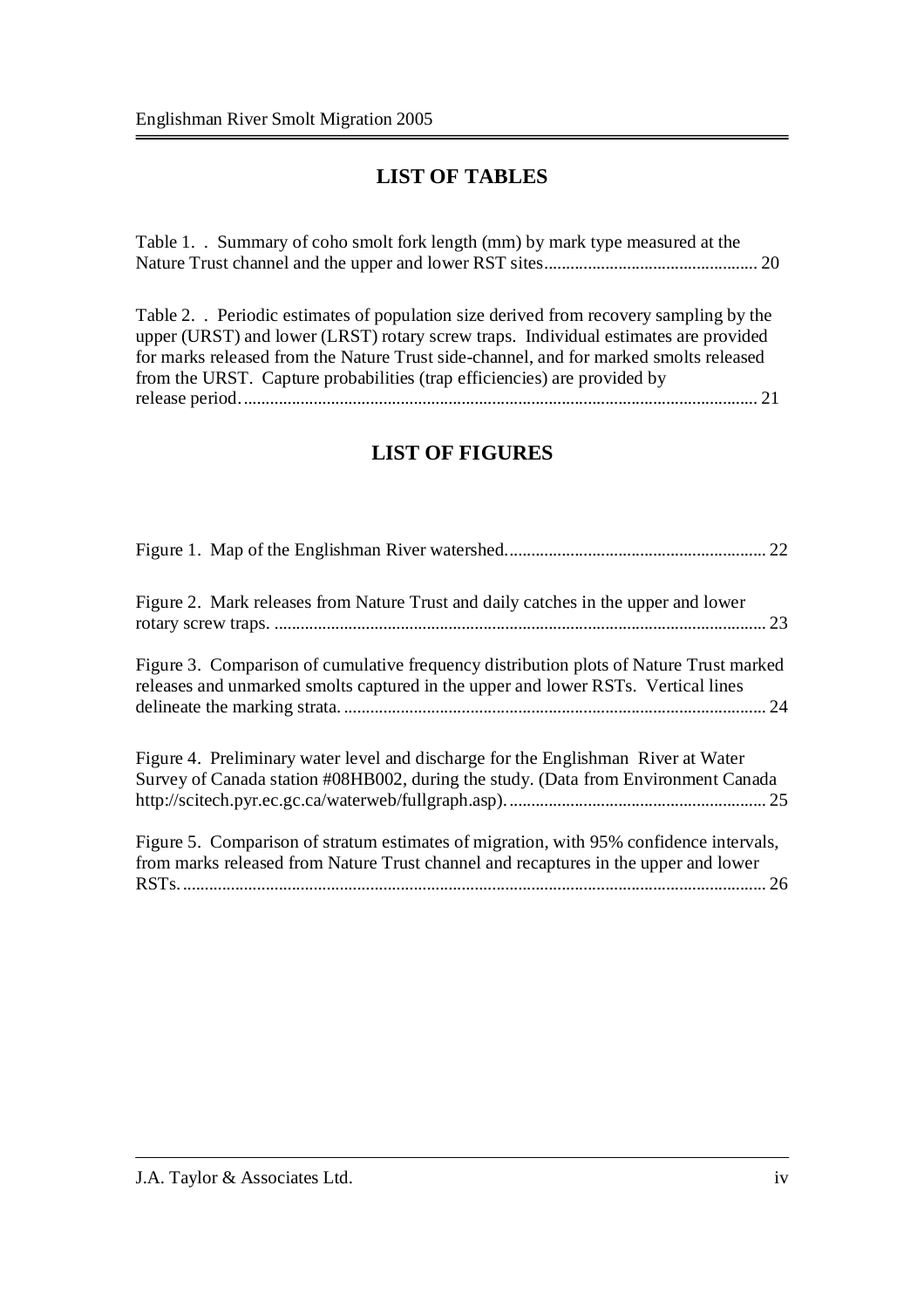# **1.0 INTRODUCTION**

In common with many other streams on the East coast of Vancouver Island, the Englishman River experienced declining escapements of coho and other anadromous species in the 1980's. This situation stimulated efforts by the DFO, local community groups and other stakeholders, to assess limitations on freshwater production and identify opportunities for mitigation. Among the limiting factors that were identified were extreme fluctuations in seasonal flows that resulted in lack of summer off-channel rearing areas, and a paucity of winter low velocity refuge areas for pre-smolts (Miller 1997). In order to address these deficiencies, the Englishman River Salmon Maintenance Plan (Hurst 1988) initiated construction of side-channel habitat in 1989 with the Weyerhaeuser Channel (then MacMillan Bloedel Ltd. Channel). A second channel, the Nature Trust Channel (then Fletcher Challenge Ltd. Channel and subsequently Timber West Channel), was constructed in 1992.

In 2001, the Englishman River was selected by the Pacific Salmon Endowment Fund Society (PSEFS) as one of the watersheds to be the focus of strategic recovery planning. An essential part of recovery evaluation is development of annual baseline data on coho and steelhead smolt abundances to permit assessment of trends in stock dynamics. The Englishman River Watershed Recovery Plan (ERWRP; Bocking and Gaboury 2001) initiated a series of programs to address these issues through the Community Fisheries Development Centre and local fisheries stream stewards. Previously, a number of population estimates of juvenile coho and other species rearing in the constructed channels were produced in the 1990's. However, these employed different methodologies and were difficult to compare directly (Miller 1997). Directed efforts to quantify the contribution of channel coho to the Englishman system, were made in series of projects initiated in 1998, using mark-recapture. From 2002, these studies were ratified by ERWRP and funded by PSEF. The present study reflects modification to the methods used in these programs, to concentrate on estimation of overall population size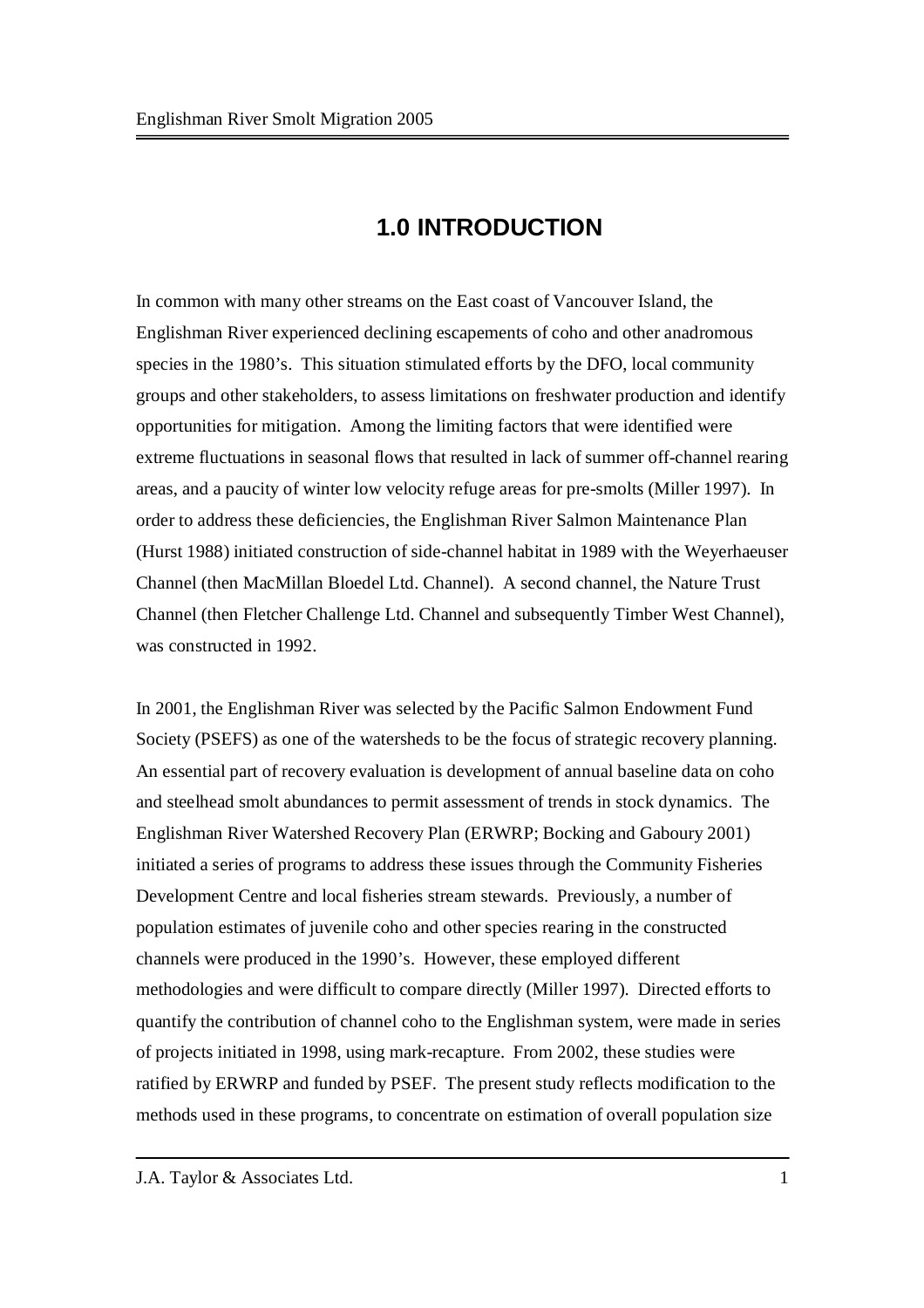of coho smolts in the Englishman watershed, using the Nature Trust channel as the primary source of marks.

### **2.0 STUDY AREA**

The Englishman River flows from Mount Arrowsmith north-east for 28 km to enter the Strait of Georgia just south of Parksville, on Vancouver Island (Fig 1). It drains a watershed of approximately 324  $km^2$ . The Englishman River primarily supports runs of coho *(O. kisutch)* and chum *(Oncorhynchus keta)*, with less numerous escapements of chinook *(O. tshawytscha)*, pink *(O. gorbuscha)*, sockeye *(O. nerka)* steelhead *(O. mykiss)*, and anadromous cutthroat trout *(O. clarki)* (Brown et al. 1977). Anadromous fish can access 15.7 km of mainstem, up to the natural barrier of the Englishman River Falls. Additional anadromous fish habitat is provided by tributaries that increase the accessible length to 31 km (Decker et al. 2003). Among these, Centre Creek is a major contributor at 5.2 km long, representing approximately 17% of the total linear habitat.

The two constructed side-channels provide 950 m (Weyerhaeuser) and 1,380 m (Nature Trust) of low gradient habitat in the lower 7 km of river. The Weyerhaeuser Channel is located approximately 6 km upstream from the estuary, on the south bank of the mainstem. It was constructed in 1989, primarily to create summer and winter rearing habitat for juvenile coho. The initial constructed length was 600 m: overall length was extended in 1998 and 2 spur channels were added for an overall wetted area of 6,000  $m^2$ . The Nature Trust channel flows into the mainstem from the north bank, 1 km further upstream. It provides 17,709 m<sup>2</sup> of low gradient (0.5%) habitat. Both channels derive flows from groundwater upwelling as well as controlled intake of river water. In combination, these channels represent a substantial contribution to coho production in the Englishman River system, with estimates ranging from 10% (2003, Schick and Decker 2004) to 25% (1998, Decker et al. 2003).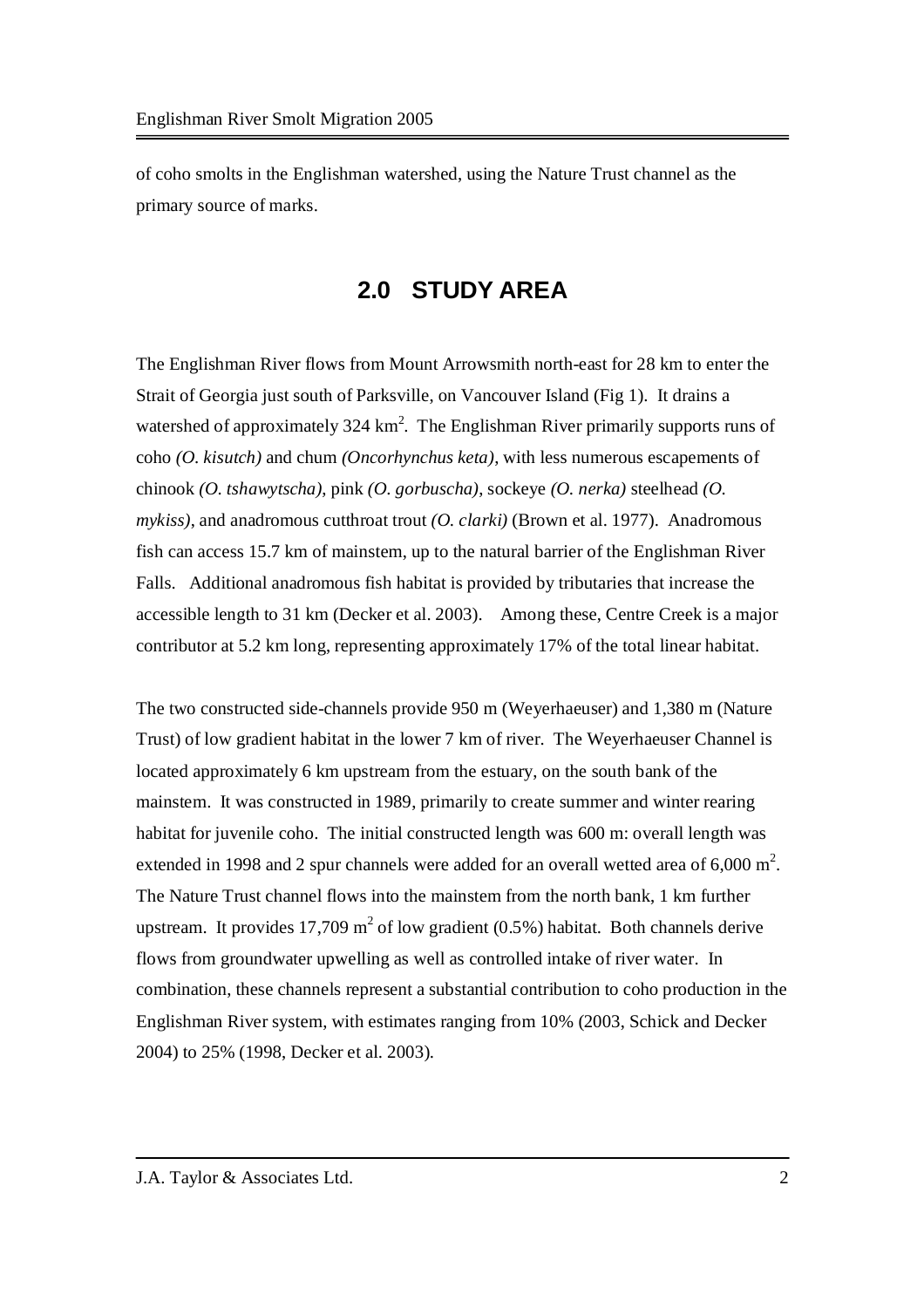### **3.0 METHODS**

In their simplest form, the design of studies initiated in 1998 enabled an estimate of total coho smolt population size from a simple Petersen mark-recapture estimator, using catch data from two rotary screw traps (RSTs) in the lower Englishman River (Decker at al. 2003). Marks were released in conjunction with enumeration of a substantial portion of the smolt outmigration from the Nature Trust and Weyerhaeuser side-channels and, from 2001 to 2004, from Centre Creek, a natural tributary. Permutations of the design have included stratification of mark releases by release site only (1999) and with the inclusion of temporal (release period) stratification, analysed with a pooled Petersen estimator (PPE) and the use of a maximum likelihood estimator after Plante (1990) and as used by Arnason et al. (1996) in their Stratified Population Analysis System software package (SPAS). Generally, a series of estimates of population size are obtained from geographical stratification (release and recovery combinations), and, in a majority of years, the population estimates have been obtained by pooling the temporal strata (release periods).

Contemporary programs suffered from the complexity inherent in stratified markrecapture design and particularly in the case of the Englishman River design where mark application was performed at two channel locations and a tributary, followed by a recovery site (upper RST). The addition of discrete marks for each release period in 2004 necessitated a total of 12 different fin marks to be applied over 4 temporal and 3 geographical strata. This level of complexity resulted in duplicate mark types being released by the two field crews and one mark was applied in error over multiple strata. Additionally, the funding level for the 2004 program was insufficient to conduct sampling over the entirety of the migration resulting in an inevitable underestimate of the population. Consequently, there was some impetus to streamline the program design as well as to create greater efficiency in terms of manpower for the 2005 study.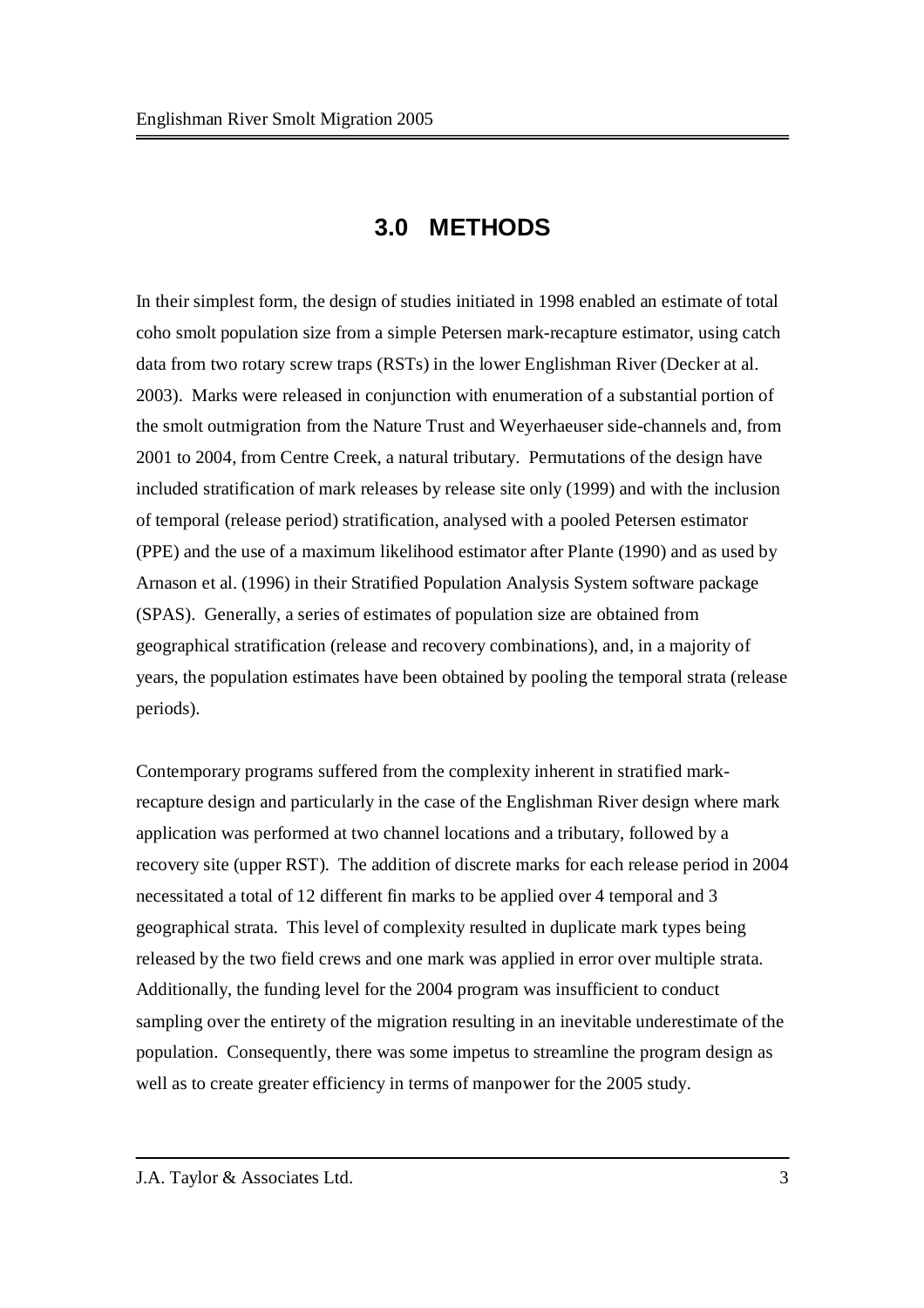The basic elements of previous programs were employed in 2005, with the release of marked smolts from a side-channel into the mainstem population to be subsequently recovered downstream and counted to estimate total abundance for a segment of the population. However, a modified design, based on the simple stratified M-R technique of Carlson et al. (1998) was adopted. The new design simplified marking protocol and simplified the resultant count of recoveries as well as reducing personnel costs. Only one channel release site was used (Nature Trust) and 2 mark types were alternated between release strata. Two additional mark types were alternated at the upper RST site. As a result, coho captured in the lower RST had to be examined for only 4 distinct marks.

#### **3.1 2005 Study Design**

The stratified estimator described by Carlson et al. (1998) requires the application of unique mark types within designated marking periods to provide an estimate of capture probability (trap efficiency) over time, so that variation in efficiency can be addressed within the assumption of reasonable consistency in strata. This approach requires temporal stratification such that each trap efficiency trial is discretely paired with one capture period. An important element in planning is to determine the number of marks that must be released in order to achieve an appropriate level of accuracy for desired precision. Data from the 2004 study was used to generate the necessary parameters to calculate the required sample size for mark releases per stratum.

#### 3.1.1 Calculation of mark releases

An appropriate goal for the level accuracy and precision was based on the recommendation of Robson and Regier (1964) for fairly accurate management work: an acceptable level of error is  $\pm 25\%$  to be exceeded not greater than 5% of the time  $(\alpha=0.05)$ . However, the large number of smolts available from Nature Trust in 2004,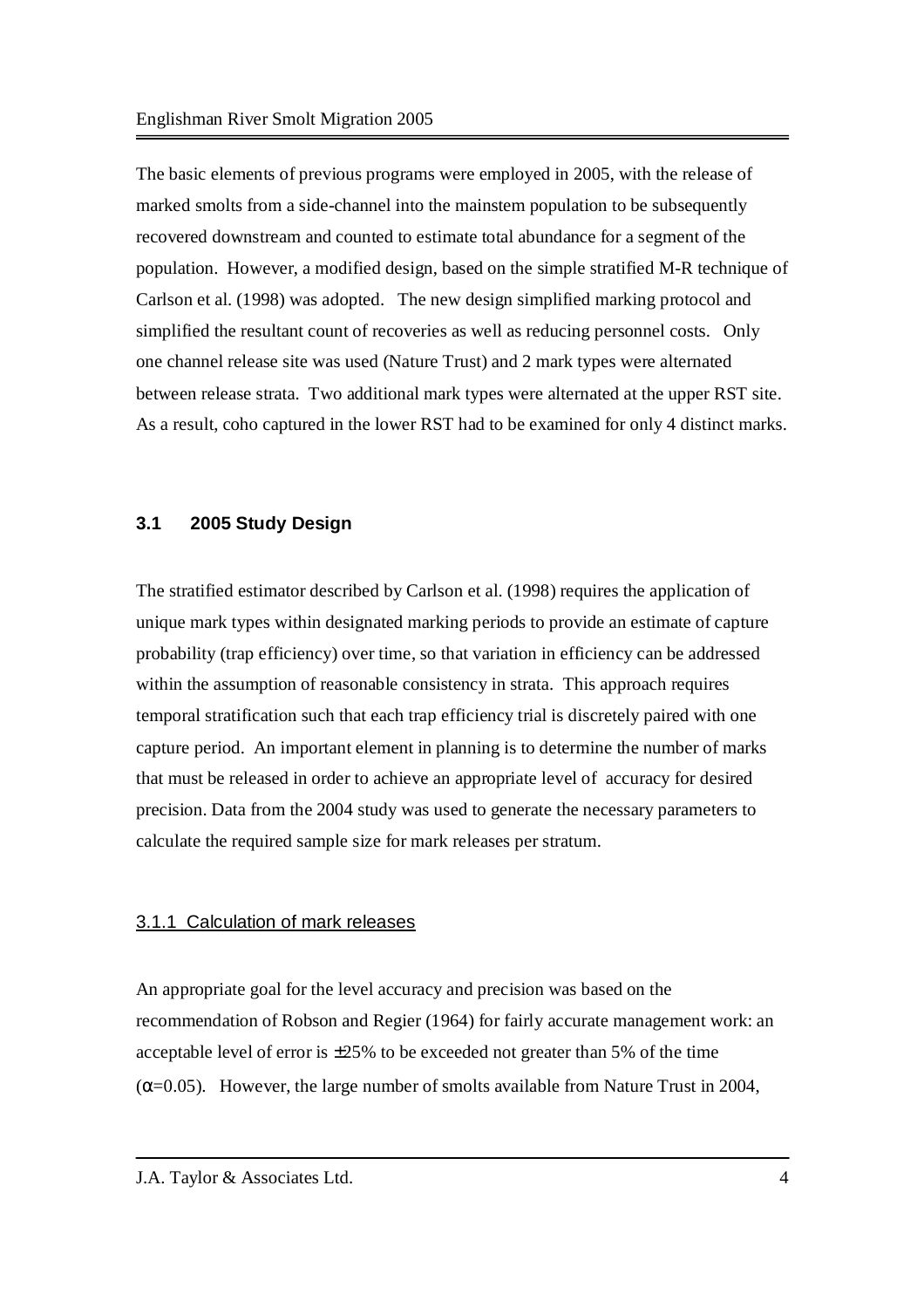suggested that smolts numbers would not be a limiting factor in all but the initial and final strata, and the total relative error  $(r_h)$  was set at  $\pm 15\%$  for 95% precision.

Strata totals from the 2004 migration were used to estimate the proportion of the population encountered in each time period  $(\phi_h)$  : a total of 7 strata were anticipated for 2005, given a provisional program duration of April 17 to June 17. These were 3%, 8%, 14%, 21%, 34%, 14% and 6%. A conservative capture efficiency of 10% was assumed for an RST, just less than the 11% recorded in 2004 and 12% in 2003. Assuming a constant relative error (i.e.  $r_1 = r_2 = ... = r_L$ ) then the expected stratum relative error ( $r_t$ ) was estimated to be 30% from:

$$
r_h = \frac{r_t}{\sqrt{\sum_{h=1}^L \phi_h^2}} \qquad (1)
$$

and the number of marks required for release per stratum was calculated from:

$$
M_h = \frac{K}{e_h(100)}\tag{2}
$$

where K is a constant described by the power function  $y=3E+6x^{-1.8893}$  constructed for  $\alpha$ =0.05 from data given in Carlson et al. (1998). A minimum of 468 marked fish is then required for release in each stratum.

#### 3.1.2 Estimation method

The common Petersen estimator for population size, incorporating the Chapman (1951) modification for small sample bias, was used to provide an estimate of the overall population, including marked smolts, from release catch and recapture data. This estimator compensates for the tendency of the simple Petersen to overestimate the true population, particularly at low sample sizes, but requires recaptures to exceed 7 in a given stratum (Robson and Regier 1964). Strata estimates are from:

J.A. Taylor & Associates Ltd. 5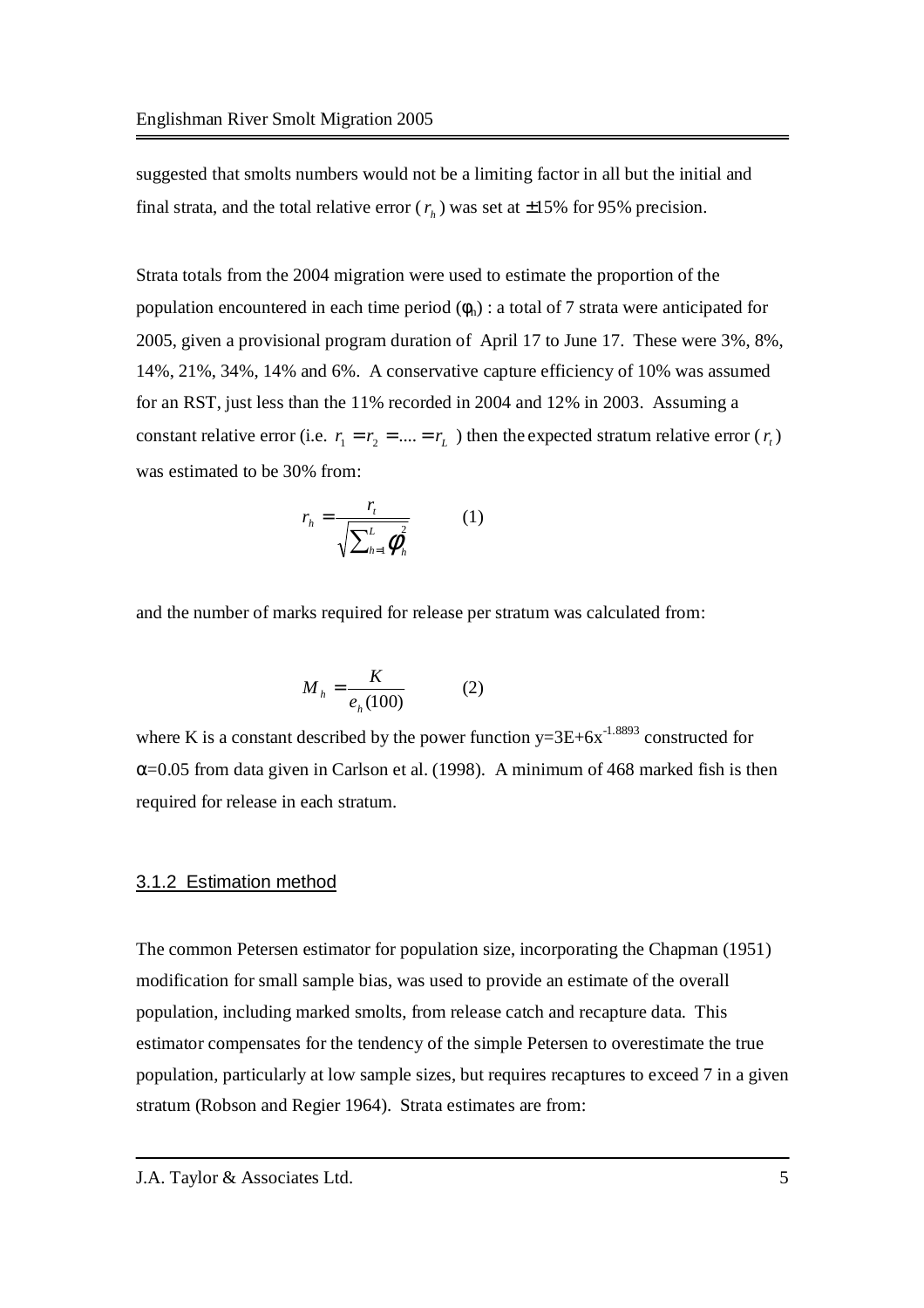$$
\hat{N}_h = \frac{(n_h + 1)(M_h + 1)}{m_h + 1} - 1
$$
 (3)

where

 $\hat{N}_h$  = estimate of population size for stratum h  $M_h$  = number of marked smolts in stratum h  $n_h$  = number of smolts in the RST catch in stratum h  $m_h$  = number of recaptured marks in stratum h

Total smolt abundance is given by:

$$
\hat{N} = \sum_{h=1}^{L} \hat{N}_h \tag{4}
$$

Given that predicted release of marks plus total catches in any RST was expected to be less than the anticipated population of smolts, the result is an approximately unbiased estimate.

The tally of marked smolts from RST catches represents sampling without replacement and, hence, the distribution of  $m_h$  for ranges of  $M_h$  and  $n_h$ , is hypergeometric. However, for populations greater than 100, simpler distributions, such as the binomial and normal, are satisfactory approximations (Robson and Regier 1964). Given the very large smolt population size, the normal approximation to the variance for  $\hat{N}_h$  is adequate, in the form:

$$
v(\hat{N}_h) = \frac{(M_h + 1)(n_h + 1)(M_h - m_h)(n_h - m_h)}{(m_h + 1)^2 (m_h + 2)}
$$
(5)

and the overall variance is:

$$
v(\hat{N}) = \sum_{h=1}^{L} v(\hat{N}_h)
$$
\n(6)

J.A. Taylor & Associates Ltd. 6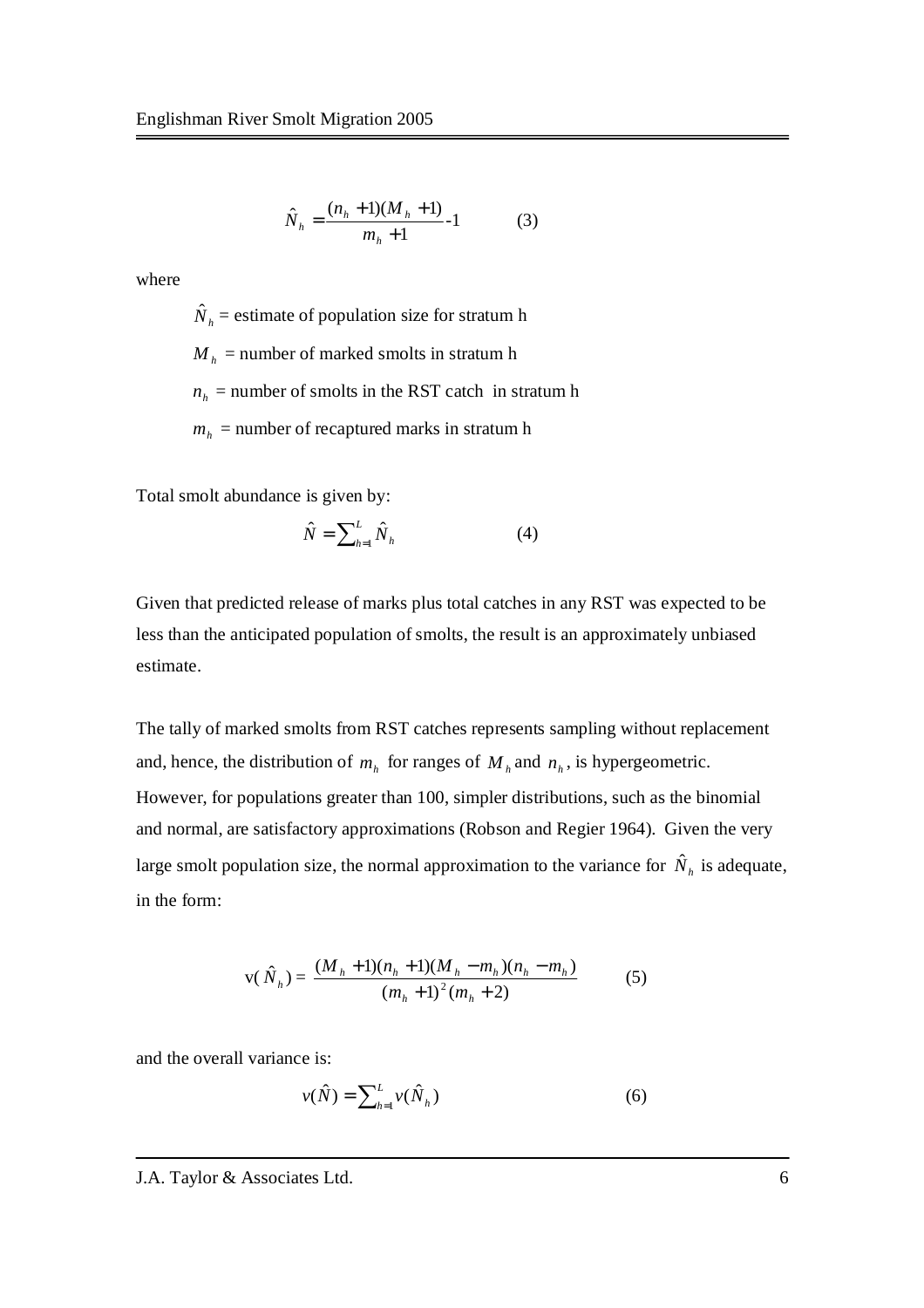(see Seber 1982:p60 for conditions to satisfy an approximately unbiased estimate of variance).

Approximate 95% confidence limits for  $\hat{N}$  are:

$$
\pm 1.96\sqrt{v(\hat{N})} \tag{7}
$$

Consistency in the capture efficiency of the RSTs through time was examined using a  $\chi^2$ contingency test. Randomness of the marking sample was tested by comparing the frequency distributions of marked and unmarked coho in size classes of 10mm (65 – 135mm), using a χ2 goodness of fit test after Seber (1982: p74). Similarly, size selective catchability was tested by comparing the distributions for recaptured and not recaptured smolts (χ2 Seber 1982: p71).

#### 3.1.3 Channel and tributary smolts

Coho smolts (all juvenile coho > 65 mm were considered to be smolts) were captured for marking at a converging downstream weir located 100m above the Nature Trust channel outlet: a description of the construction and operation of the weir is given by Decker et al. (2003). Marking was performed on healthy smolts using a Pan Jet dental inoculator (Herbinger et al. 1990) to apply a sub-dermal tattoo of Alcian Blue dye to a fin. Two distinct marks, chosen for maximum visibility, upper caudal and anal fin, were alternated throughout the study. Marking commenced as soon as the RSTs were installed and fishing. Provisional sampling periods were established before the study started and were adjusted as necessary to accommodate the minimum required mark releases and flow conditions in the mainstem. The weirs were operated from April 21 to June 6, with marking conducted for a variable number of days in each period, based on smolt abundance: total mark releases are provided in Appendix 1. The intent was for all marks released in each period to have moved through the system to the upper RST before further marks were released. Therefore, marking was concentrated at the beginning of each period to ensure that each release was discretely paired with one capture period. On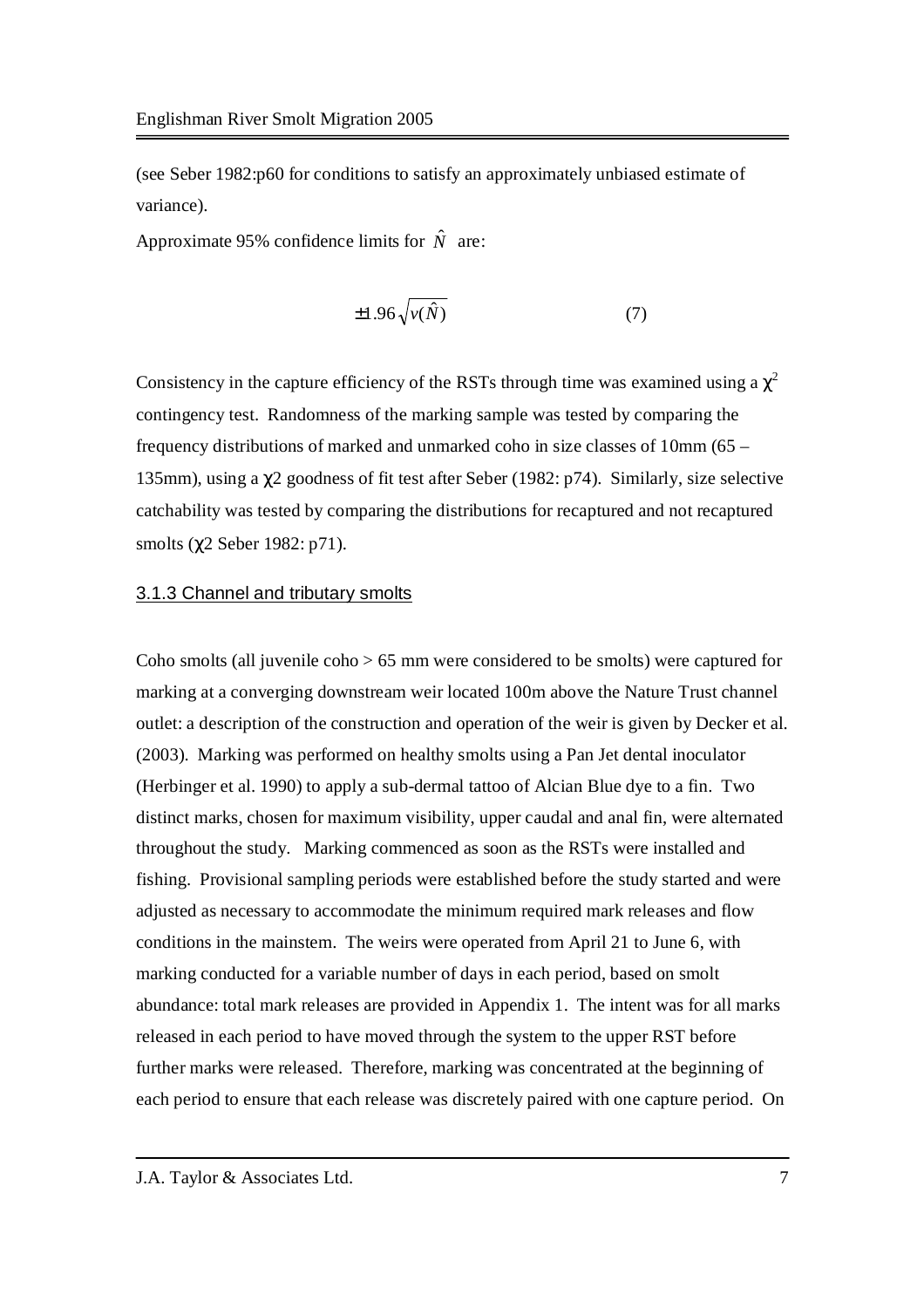days when marking was not conducted, smolts were either held in a flow-through holding box or the weir was closed. This box was also used to estimate mortality of marked smolts in each release stratum: at least 100 smolts were held for 24 hr after which they were checked for mortalities.

Weir integrity was maintained from an early stage in coho migration, throughout the project until cessation of movement and, consequently, the total smolt count closely reflects population size for the channel. Total emigration was corrected to include the area below the weir, using a ratio expansion factor (x1.07 Decker et al. 2003) based on the wetted area of the overall channel.

All species collected at the weir were identified and tallied. At least 100 coho smolts, were measured for fork length (mm) in each marking period. During periods when coho movement was very high, a sub-sample of smolts was measured, but measurements were made on each sample date to minimize bias from sporadic sampling. A systematic procedure, based on a fixed sampling interval, i.e. every  $4<sup>th</sup>$  or  $5<sup>th</sup>$  fish, was used to sample randomly. Water temperatures were collected daily at each weir and at the RST locations (Appendix 2).

#### 3.1.4 Mainstem Sampling

Two rotary screw traps, 2 m in diameter, were installed in the Englishman River mainstem to trap juvenile coho migrating downstream and assess the mark-unmarked proportions of the migration. The upper trap (URST) was located 4.0 km from tidal influence at Top Bridge Park, the site used in previous programs. The lower (LRST) was installed in, approximately, the same location as in 2003, along the east side of a wide gravel bar: trap location was adjusted in this general vicinity to improve catches in the first recovery period. The total discharge sampled at the upper site was estimated at 25%, with a similar proportion of the east channel sampled by the LRST. The portion of the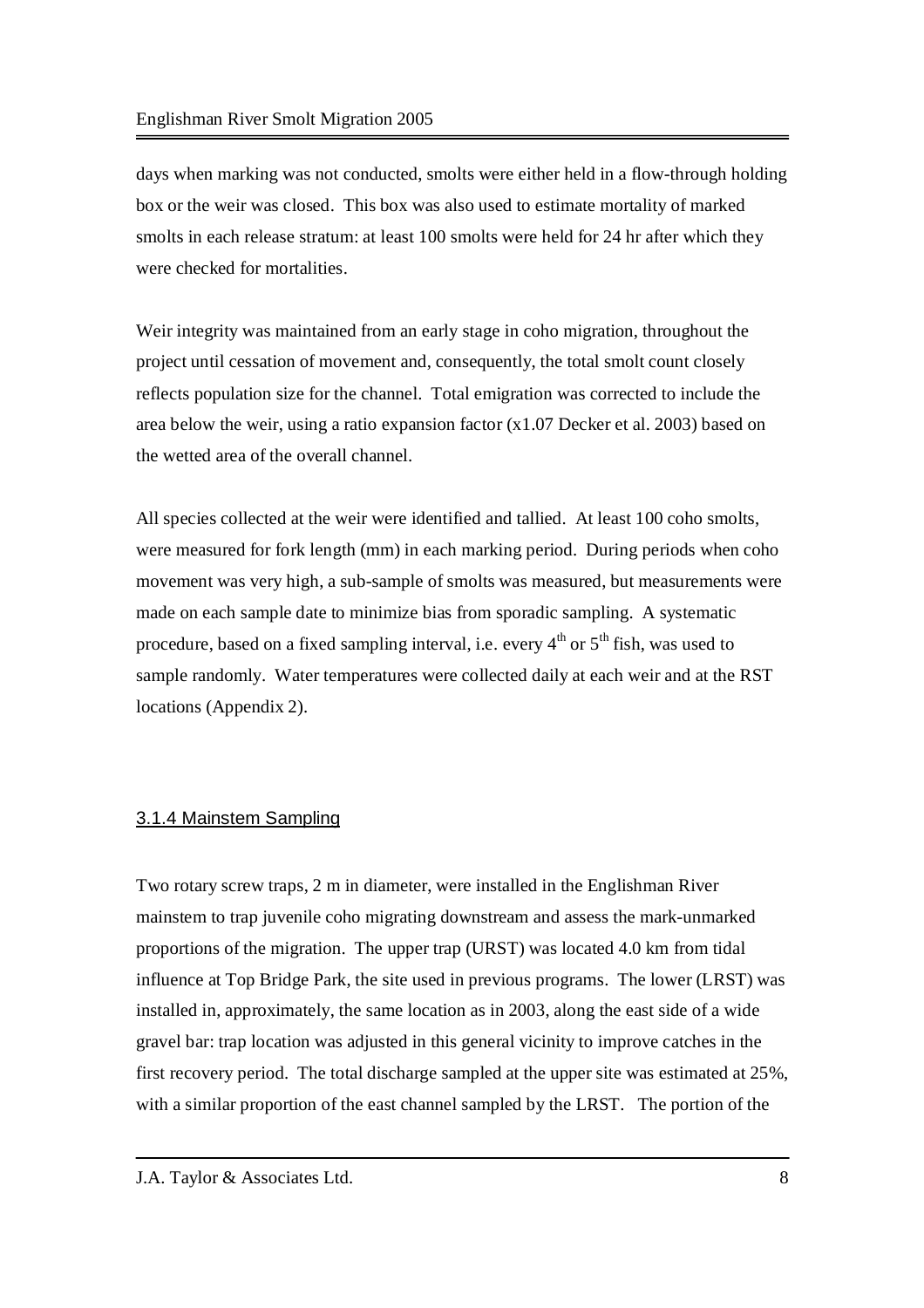smolt migration that moved through the channel on the west side of the gravel bar was unsampled.

All smolts captured in the RSTs were tallied daily by species and mark/unmark type. All smolts with a mark originating from Nature Trust, were measured for fork length (mm) at both sites. Unmarked smolts were also measured; sub-sampling was performed on large catches. Alternating, distinctive, marks (left pectoral and lower caudal) were applied (Pan Jet) to all unmarked smolts recovered by the URST.

### **4.0 RESULTS AND DISCUSSION**

#### **4.1 Nature Trust mark application**

During the study, water temperature in the side-channel ranged from  $8^0C$  to  $14^0C$ (Appendix 2) slightly warmer on average (11.0<sup>0</sup>C) than the mainstem (7 - 14<sup>0</sup>C mean  $10.3<sup>0</sup>C$ ). Smolt movement from the channel increased with warmer temperatures in late April.

The Nature Trust side-channel produced a total of 3,695 coho smolts between April 21 and June 6. Adjusted for unsampled length, the population estimate is 3,954 smolts. Smolt density was high  $(2,865 \text{ km}^{-1})$ , lying at the upper range of estimates provided by Marshall and Britton (1990) for coastal streams  $(363 - 3018 \text{ km}^{-1})$ . However, the 2005 population was only 67% of the 2004 estimate of 5,892 smolts (Taylor 2004).

Although marking and release of coho from Nature Trust was periodic, the general form of smolt migration from the channel is illustrated in Fig. 2. Peak migration occurred in mid-May, with counts of 389 smolts and 382 smolts on May10 and 15, bridging a period between releases (Appendix 1). Movement had dropped to low levels by the end of May and no further catches were recorded after June 3. Figure 3 illustrates the cumulative

J.A. Taylor & Associates Ltd. 9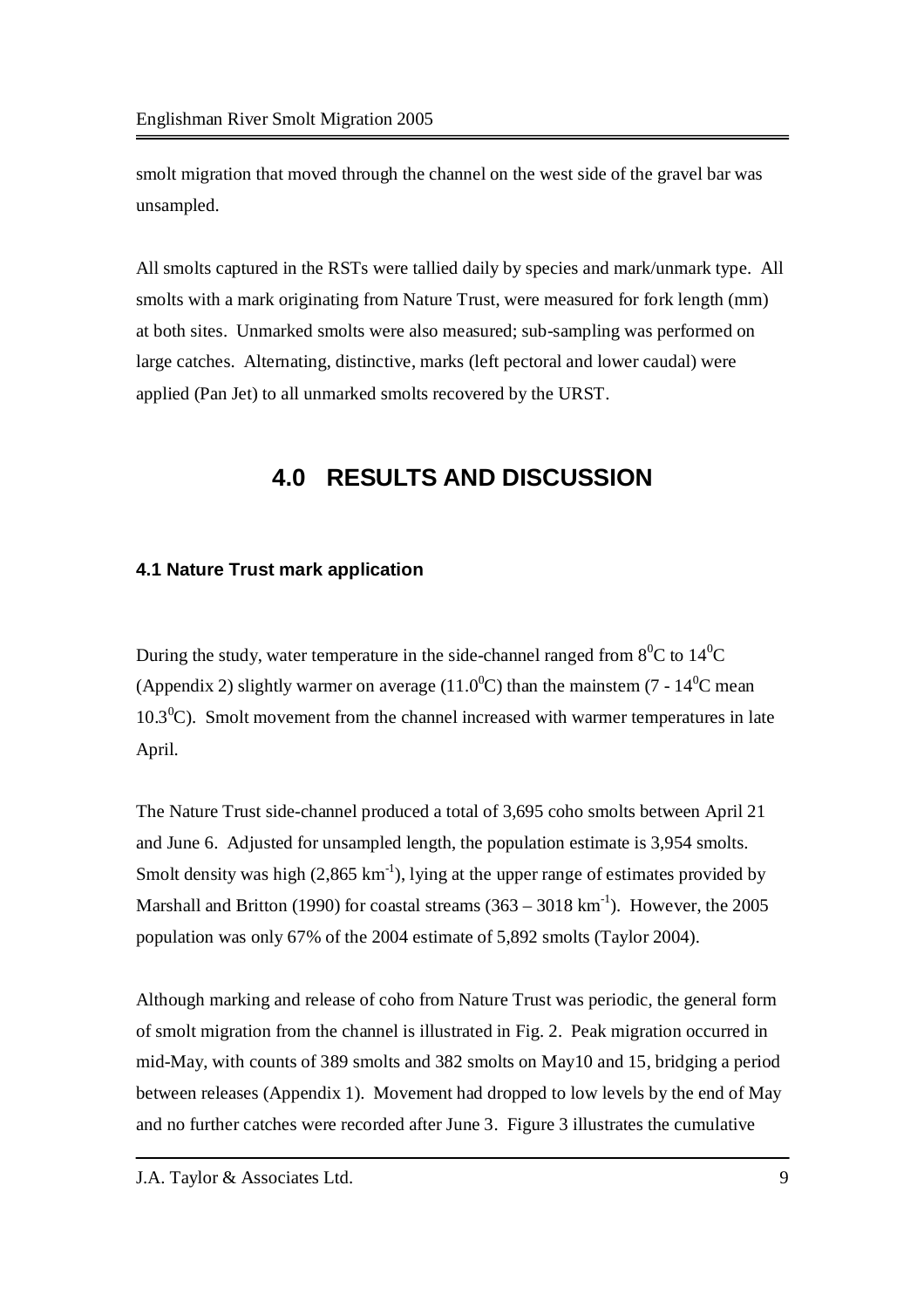proportional catches at Nature Trust and in the 2 RSTs and documents the agreement between mark releases and mainstem movement as well as the end of migration: the step pattern in Nature Trust migration reflects the pattern of mark application.

All but one of the 3,695 smolts captured were marked and released. No mortalities were recorded in any of the 6 retention tests conducted, consequently, no correction to the release totals was required. Although marked smolts were not examined for mark retention, it was anticipated that the short duration between release and subsequent recovery in an RST would minimize dye degradation or tissue loss, and 0% mark loss was assumed. Initial releases of caudal and anal marks from Nature Trust were first recaptured in the URST after 2 and 3 days respectively.

Mark releases varied from 16% (final marking stratum) to 252% (1,181 smolts in midprogram), of the calculated periodic requirement. Daily catches at the start of the study were low, resulting in 50% of the required 468 releases between April 21 and 27. The RSTs could not be fished for 3 days in the  $5<sup>th</sup>$  marking stratum (May 22 to 28) due to elevated discharge in the mainstem on May 23. Consequently, mark releases were concentrated in the latter portion of the stratum and achieved only 40% of the target (189 smolts). It was anticipated that there might be difficulty in achieving marking targets at the beginning and end of the study, however, the impact on overall population totals was expected to me minor in periods of low smolt abundance.

Totals of 627 upper caudal and 597 anal marked smolts were measured during the program. Mean fork lengths for these groups is given in Table 1, the mean for both mark types was 92.3 mm (SD 11.47).

#### **4.2 Mainstem collections**

Three estimates of population size were calculated from the stratified RST data. The first used Nature Trust releases and recaptures at the URST. The second replicated this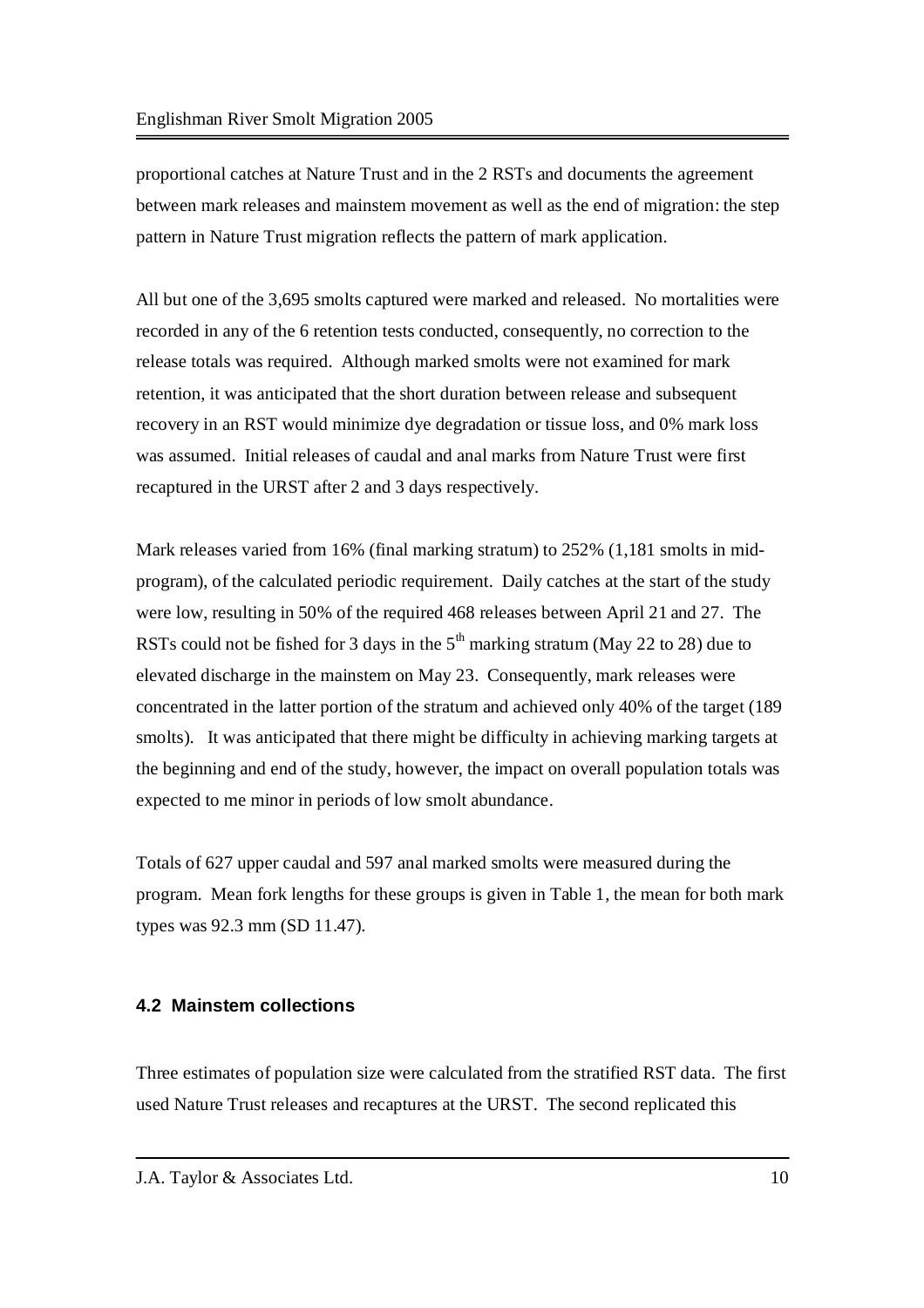calculation for LRST data, while the third incorporated the additional marks released from the URST and recaptures in the LRST. These estimates, with associated statistics, are presented in Table 2.

Between April 20 and June 6, the RSTs collected a total of 6,031 smolts, of which 778 were recaptures. Capture probabilities for the upper RST demonstrated significant temporal variation (Pearson chi-square,  $\gamma$ 2 = 36.7, df = 5, p < 0.001). Values ranged from 3.4% to 10.7% and averaged 8.2% over all periods, substantially lower than in the previous year (11.2 %: Taylor 2004). Initial adjustments to fishing depth and speed, made during the first recapture period, to balance the efficiency of the RST for both coho and steelhead, combined with a low number of marks, may have affected the number of recoveries, reducing efficiency in this stratum, as anticipated. However, the unexpectedly low efficiency in the second period (5.2%) was likely due to loss of marks through trap failure. Although the URST was the more effective of the 2 traps, capturing 3,431 coho compared with 2,600, it also frequently captured wood debris, which jammed the drum, resulting in the loss of the catch. This was more prevalent at the upper site (April 24, 25, May, 2, 3 and 30), due to public access in the vicinity of the trap. A second, and potentially more serious loss in efficiency resulted the unusual peak in discharge (Fig 4) that curtailed sampling in the release period May 22 to 28 after only 1 day, for a total catch of only 159 smolts for the period (4.2% efficiency). The trend in catches by the URST is illustrated in Fig 2 and suggests that a substantial portion of the 5<sup>th</sup> stratum population was not sampled. A smaller flood eliminated catches on May 20 but likely had little effect on the capture efficiency of the trap in this period.

The estimate of total smolt numbers using URST data was 45,909 (95% CI 39,320- 52,498). The associated error for this estimate is  $\pm$  14.4 % in agreement with that used in the planning exercise, but greater than anticipated, given the much larger release of marks from Nature Trust in most periods. Combining all release strata gives a pooled Petersen estimate (PPE) of 41,851 with improved confidence limits (37,547 – 46,155), however, the lack of temporal consistency among capture probabilities, indicated previously, suggests this estimate incorporates substantial bias.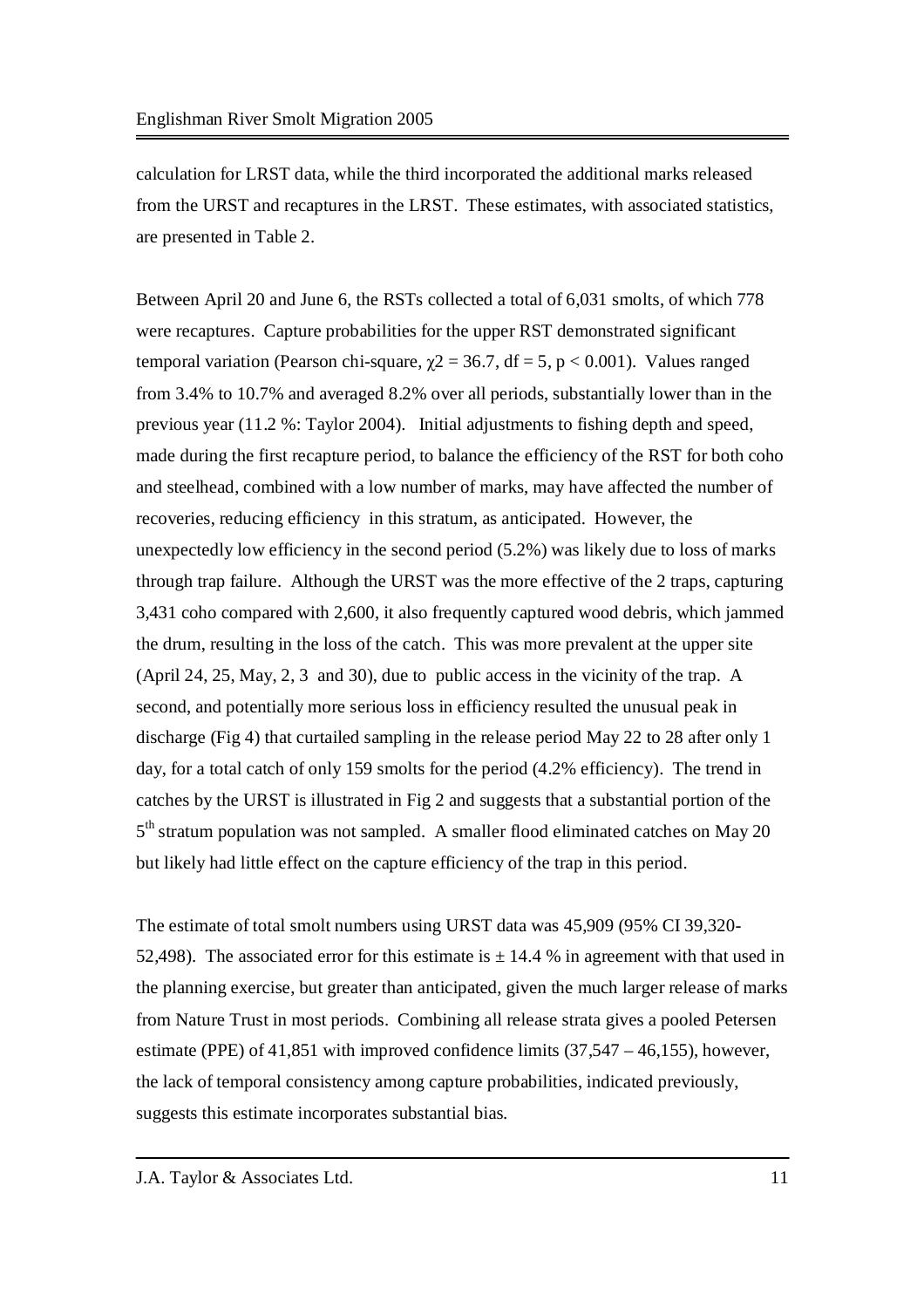The location of the lower RST constrained sampling to a smaller portion of the river, and trap malfunction due to wood debris was also problematic at this site. Consequently, there was a reduction in total catch compared to the upstream trap (total catches fell to 2,600, Table 2). However, for Nature Trust marks, capture probabilities were not significantly different among temporal strata ( $\gamma$ 2 = 7.65, df = 5, p < 0.177), with the mean value of 5.1%, (range 3.2% to 7.3%), lower than that of the URST, but an improvement over the 4.2% recorded in 2004. Catches in the LRST also suffered from the high water event in late May, with the lowest catch efficiency (3.2%) recorded for this release period (Table 2). The estimate of migration size from the stratified data was 42,701 (95% CI  $37,376 - 48,026$ ) with an associated error of  $\pm 12.5$ %. The lack of variation among strata provides justification for pooling the temporal strata and the PPE was 42,904 (95% CI  $37,709 - 48,098$ ) with limited gain in accuracy ( $\pm 12.1\%$ ).

The LRST estimate of smolt abundance from the combined mark groups was similar to the above estimate, 39,567 (95% CI 35,584- 43,550). The expected gain in accuracy from the inclusion of a large number of marks from the URST was somewhat offset by the lower capture probabilities, and the 95% confidence limits, while somewhat improved, were again wider than expected  $(\pm 10.1 \%)$ . The addition of 3,058 marks from the URST created an increase in mean capture efficiency (7.0%) at the expense of a wider range of values (2.1% to 9.0%), with the lowest estimate corresponding to the second flood event (Fig. 4). Capture probabilities did not improve substantially in the final stratum, as a result of only 1 recapture from the last series of marks from the URST (Table 2). Consequently, capture probabilities were significantly different among strata  $(\chi$ 2 = 46.8, df = 5, p < 0.001) and the PPE calculated from these data (36,822, 95% CI 33,946 – 39,698) is also biased low.

In previous years (Decker et al. 2003), adjustment was made to correct for the unsampled mainstem population, below the LRST. This was also performed on the 2004 estimates (Taylor 2004), although with some reservations, since a simple correction factor requires a direct proportionality between smolt production and lineal distance throughout the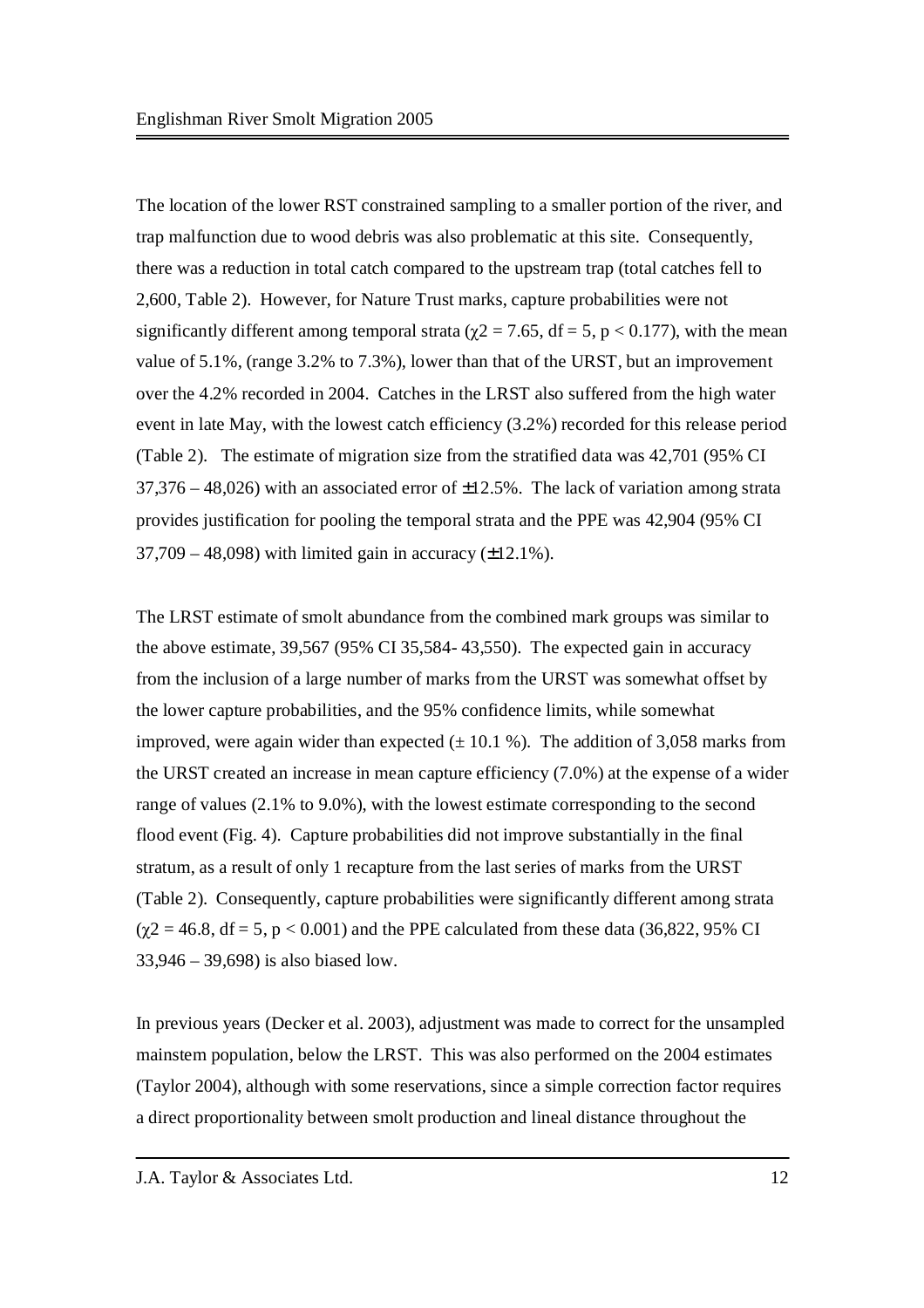Englishman River. The lower river contains proportionately less quality rearing habitat and is likely to be less productive than upstream (Mel Sheng pers. comm.). While the potential error from such an expansion factor would have a small effect on an unbiased estimate it has not been applied in this study.

The adjusted count of smolt output from the Nature Trust channel indicates that 9.3 % of the total smolt migration from the Englishman River was generated by this area. This approximates the 10% estimated to have originated in the channel in 2003 (Schick and Decker 2004) but lies at the lower end of estimates compiled since 1998. However, the current program illustrates the continuing importance of the Nature Trust channel to overall coho smolt production in the Englishman River system.

#### **4.3 Sources of bias in the population estimates**

A number of assumptions are required to be fulfilled for the unbiased estimation of population size using a Petersen estimator (e.g. see Seber 1982, Arnason et al. 1996). Of these, marking mortality was assessed during the program and was found to be zero in the short term (24 hrs), population closure was assured by sampling until trap catches were zero, field examination of marking and recovery efforts indicated that marks were applied correctly and visibly and that marks were being correctly identified in RST catches, and equal catchability in the marking sample was assured by marking the entire population of Nature Trust channel. It was assumed that the distance between release and recovery sites (approximately 4 km to the upper trap) would ensure random mixing between marked and unmarked fish, which allows considerable latitude in mark and recovery sampling methods (Schwarz and Taylor 1998). Nevertheless, the practical implementation of the study was more problematic than anticipated, given the large variation displayed by the trap efficiencies, even though the largest impact on capture probability was due to an extreme hydrological event.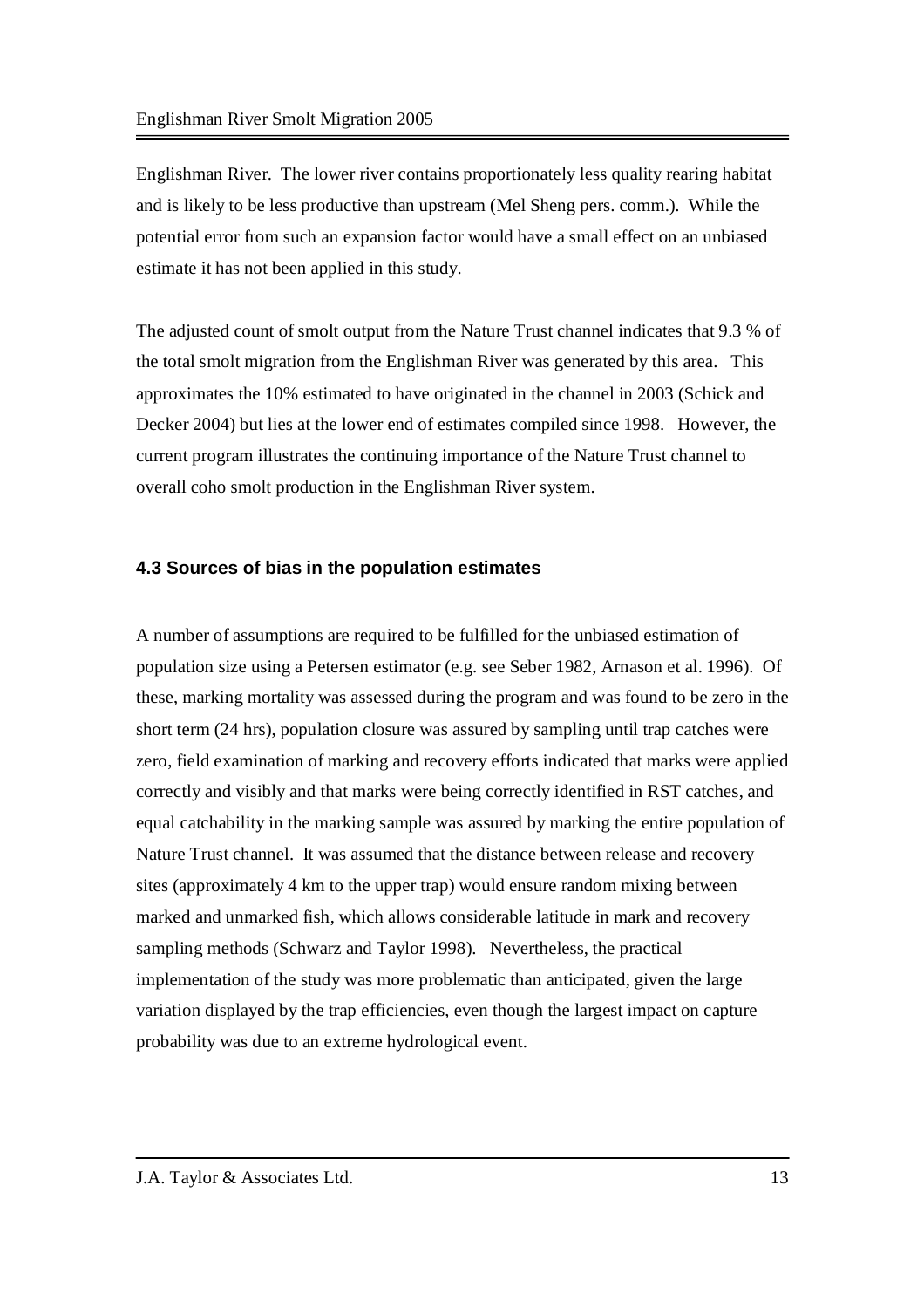Comparison of the strata estimates from the two mark release groups illustrates the similarity between most temporal periods estimated by the LRST data (Figure 5). However, the estimate for stratum 4 (May  $17 - 22$ ) represented the peak of migration, based on Nature Trust marks, while the increased capture probability of marks from the URST reduced the equivalent estimate from the combined releases to less than the stratum 3 level (Table 2). Total catches in the two RSTs (Fig 3) while different in magnitude, strongly support peak migration in period 4: unfortunately, additional catches that would have elevated both totals were lost on May 20, due to high water. Similarly, we do not know if substantial numbers of coho passed unsampled, during subsequent flooding in stratum 5.

The most obvious discrepancies among estimates occurred in the first recapture period, where the URST estimate was more than twice those of the LRST (Table 2) and in stratum 2 where the URST (11,837) exceeded the peak estimate for the LRST, calculated with both marks (11,405). Capture probabilities were lower at the URST in both strata (3.4% and 5.2%), while catches were larger (310 and 630) than at the lower site. While it is probable that our assessment of the catchability of early marks was biased low by intermittent sampling, low probability of capture would not solely bias the estimates, unless there was selectivity for unmarked smolts.

The use of stratification is important in avoiding the assumption of constant capture and movement probabilities for all fish that can potentially create significant bias in pooled Petersen estimates. Ideally, catchability should remain stable throughout the study, although most capture gear displays size selectivity (Ricker 1975) which may introduce temporal variation. However, temporal stratification can minimize bias by compensating for events such as fluctuations in discharge or variation in size of migrants over time (Carlson et al. 1998). In addition, the use of two distinct capture methods was expected to minimize bias from capture selectivity, if for example, migration from Nature Trust was found to be size dependent with respect to time (Seber 1982; p86). The 2005 Englishman River data suggest that early mark releases were less catchable than those later in the program, although smolt fork length in these periods was not significantly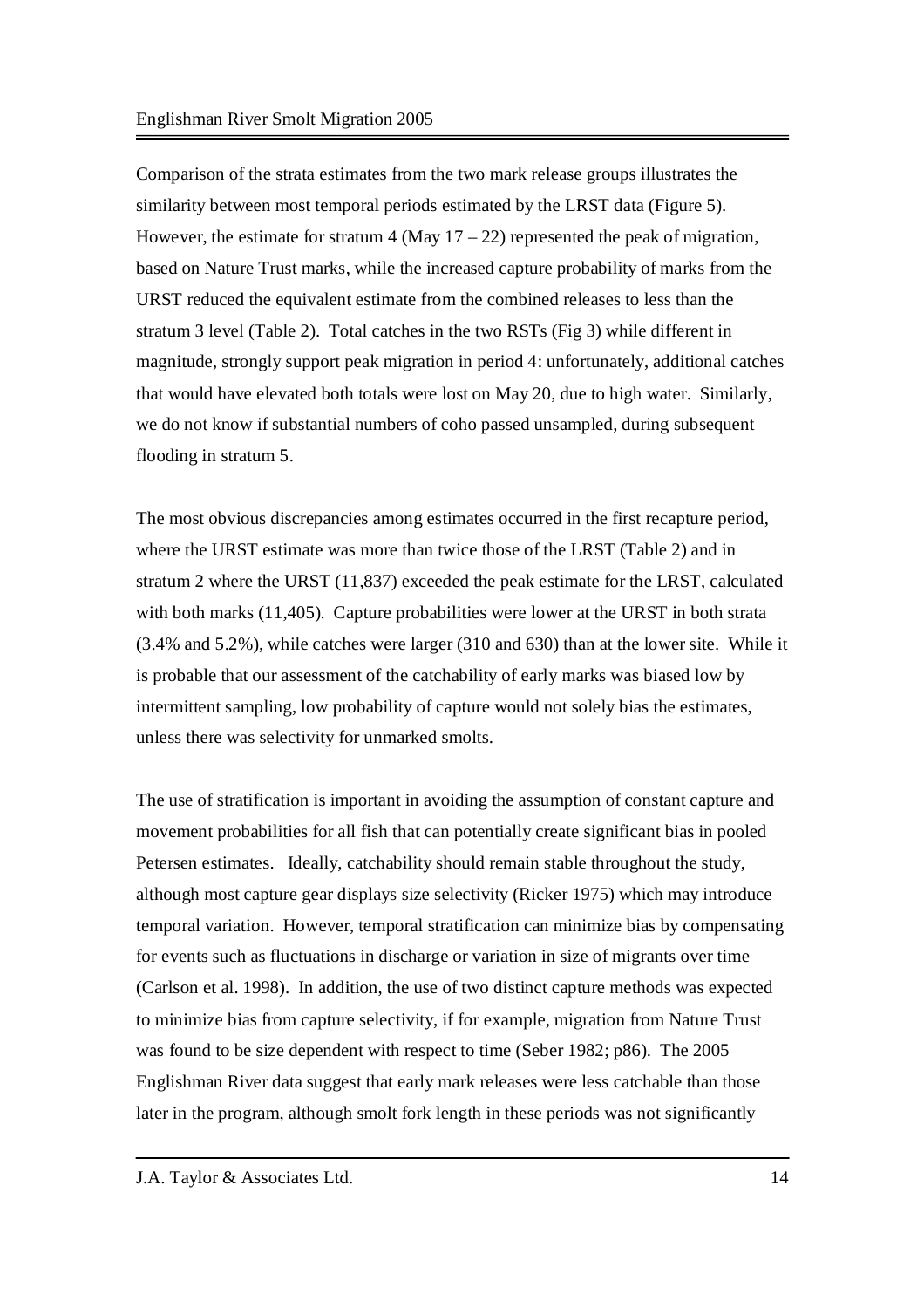different (ANOVA Bonferroni adjusted pair-wise comparisons p>0.05 in all cases). Comparisons of the size classes of marked versus unmarked smolts indicate the marked population was random with respect to size (URST  $\gamma$ 2 = 5.08, df = 7, p = 0.65, LRST URST  $\chi$ 2 = 4.59, df = 6, p = 0.60). However, a goodness of fit test on recaptured versus not recaptured smolts showed significant size selectivity by the traps (URST  $\chi$ 2 = 25.1,  $df = 6$ ,  $p < 0.001$ , LRST URST  $\gamma$ 2 = 23.0, df = 6, p < 0.001). Selectivity was consistent between the traps and, although trap efficiency varied, catches by size class in both RSTs were not significantly different ( $\chi$ 2 = 9.35, df = 7, p = 0.10). Increased catchability of a segment of the migration does not necessarily produce bias in the stratum estimates, however. Since the marked releases constitute a random sample, the recovery sample i.e. either RST, can be selective as long as this is independent of mark status (Seber 1982). However, the overestimate in stratum 2 for the URST suggests that proportionally fewer marks than unmarked coho were captured. Selection for unmarked smolts may result from stress of capture and marking, or from schooling behaviour, which would create greater variability in the within stratum capture probabilities (Mäntyniemi and Romakkaniemi 2002). Generally, smolt movement is negatively correlated with water temperature and low water temperatures in stratum 1 may have discouraged smolt (marked and unmarked) movement in the mainstem, leading to susceptibility of the estimate to overdispersion. This increases the probability for large groups of smolts to move past the RST uncaught and, consequently, for a substantial portion of stratum releases to be missed when trap efficiency is low. However, any effect of temperature would have been a factor only in the first release stratum. Trap failures and reduced fishing time due to the necessity for modifications to prevent debris entrainment was a probable compounding factor at the URST, particularly with respect to the overestimate in stratum 2. There was quite good agreement between the LRST estimates for strata 1 and 2 and the consistent recapture probabilities for Nature Trust marks indicate that complete mixing of marks had occurred by this point in the river. However, mixing of the marks released from the URST may have been incomplete, since stratum consistency was not maintained for the combined mark groups.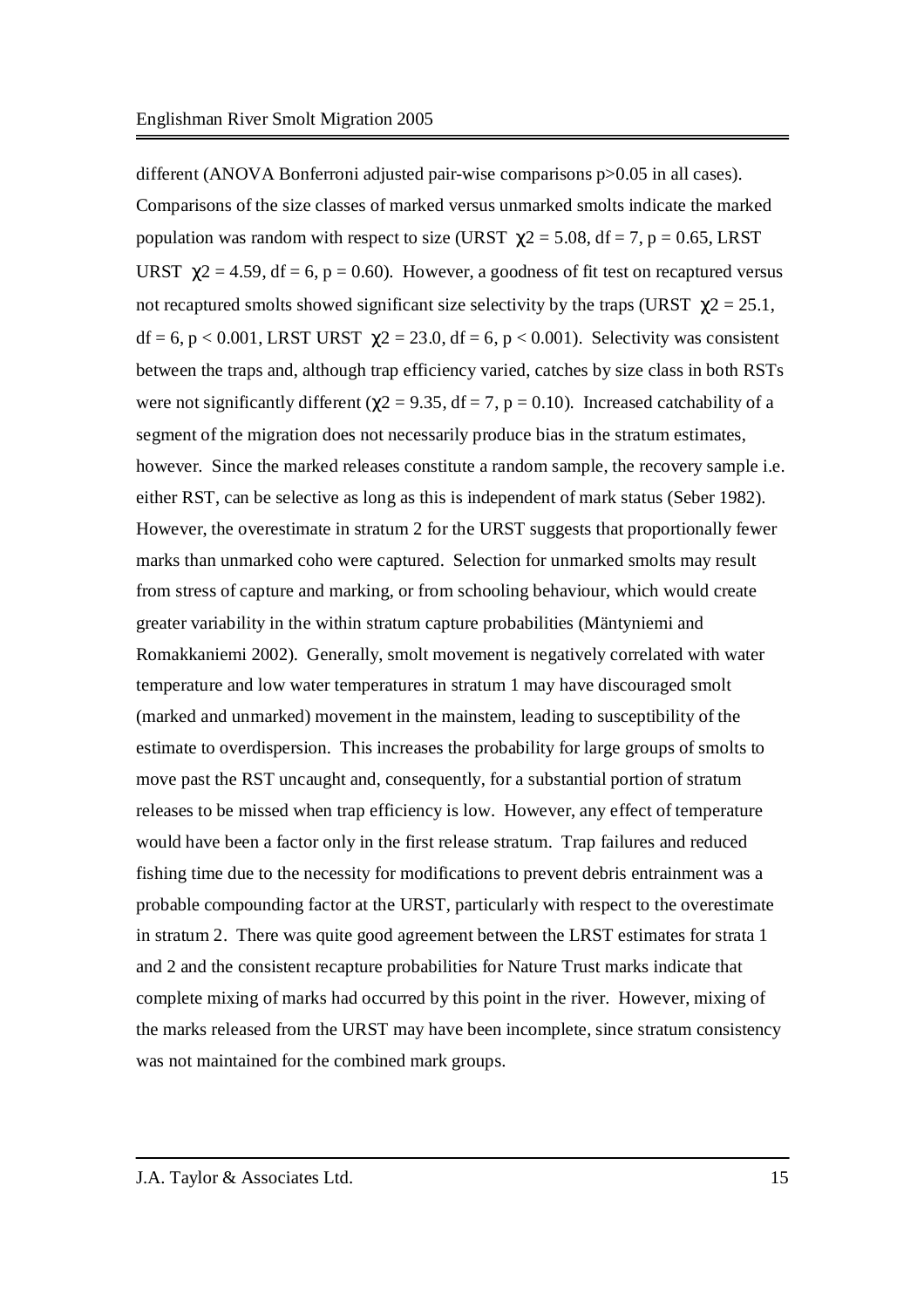### **5.0 CONCLUSIONS AND RECOMMENDATIONS**

The best estimate of the 2005 smolt outmigration results from the recapture of Nature Trust marks in the lower RST  $(42,701 \pm 5,325 \text{ coho})$ . This site exhibited consistent capture probabilities for this mark group and provided stratum estimates that conformed to the migration pattern of overall catches. Unavoidably, the estimate is likely an underestimate of the true migration size due to two period of flooding that prevented recapture sampling in the latter part of May.

The program improved on the design objective of  $\pm 15\%$  accuracy ( $\pm 12.5\%$  with 95% confidence) and accomplished this from catch-recaptures in the less efficient LRST. While almost 1.5 times the design mark requirement was achieved, predicted mark releases were based on the 2004 estimate of efficiency for the URST, and loss in accuracy resulted from the lower efficiency of the LRST. Although the lower site experienced problems with floating debris, trap efficiency for Nature Trust marks increased over the 2004 estimate for all mark types (5.1% versus 4.2%) and improved catches of marks from the URST elevated efficiency to 7%. In contrast, the upper trap had lower efficiency than in the previous year (8.2% versus 11.2%) and intermittent interruptions in sampling, due to debris collection, contributed to reduced catches and, potentially, to inconsistent capture probabilities for marked smolts.

In order to compensate for the possibility of low capture efficiency, particularly at the lower RST, the number of marks released during the program should be maximized. It would be prudent to plan to incorporate marking of Centre Creek smolts into the 2006 program: smolts marked at this site in 2004 totalled 6,548 (Taylor 2004) and would provide a safety margin to maintain accuracy greater than  $(\pm 15\%)$ . The increase in marks, from a different location, early in the program should increase the potential for mixing with the mainstem smolts to reduce overestimation in initial strata.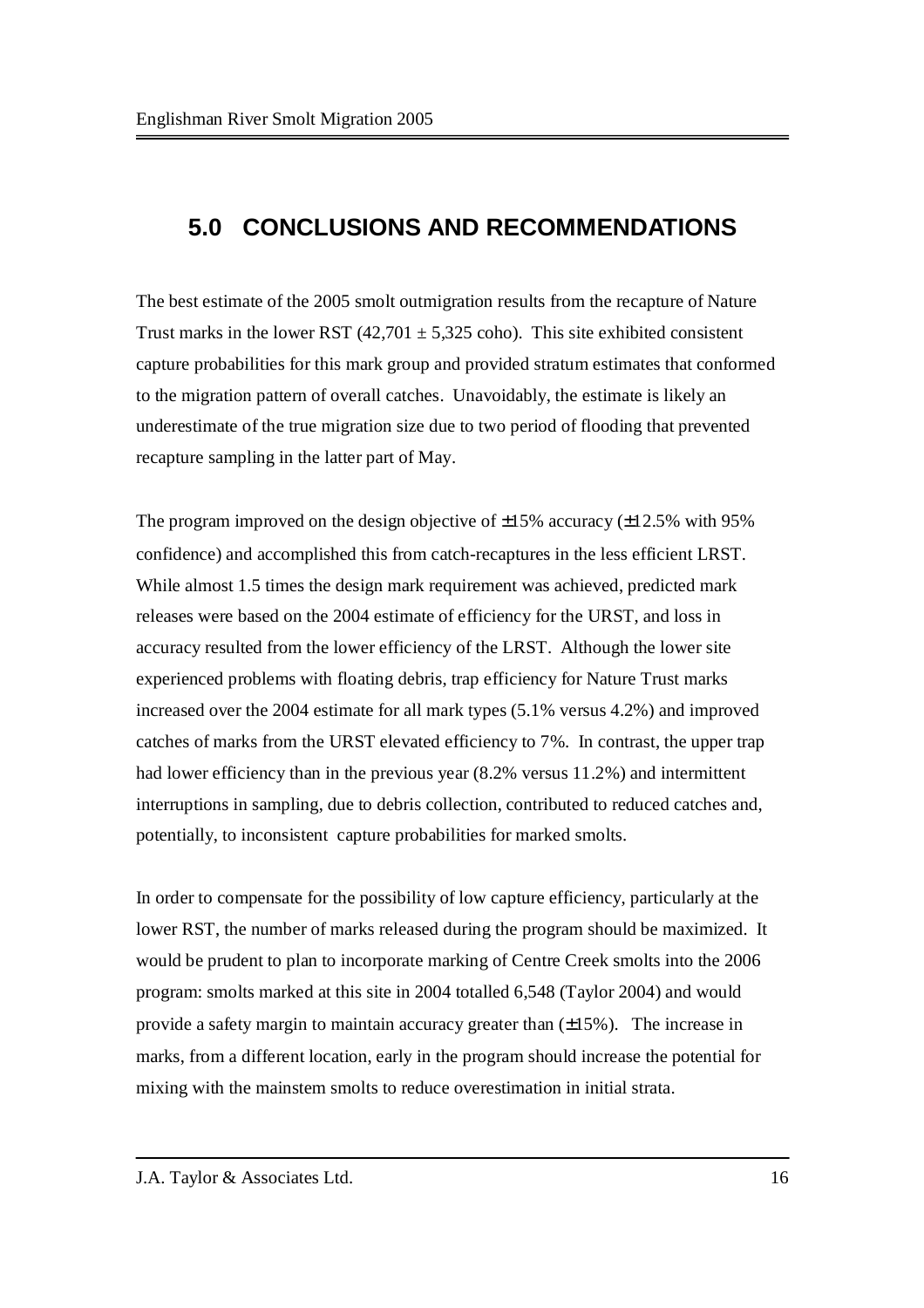Since loss of sampling time due to debris has been a constant feature of the program, modification of the RSTs to prevent loss of catch when the drum is prevented from turning should be a priority for the 2006 program.

# **6.0 ACKNOWLEDGEMENTS**

Ardith Turney, Community Fisheries Development Centre Central Vancouver Island, coordinated the field program and counted, marked and measured coho smolts at the Nature Trust channel and RST sites. She was assisted in the field by Joe Gelly and Brad Remillard. James Craig directed the steelhead portion of the program and gave freely of his time to assist the field crew. Doug Poole assisted with RST installation and constructed debris and small child protection for the traps. Mel Sheng provided input into the study design as well as administrative assistance. Thanks to Mr. Kerry O'Conner for permission to access the lower RST site through his property.

## **7.0 REFERENCES**

- Arnason, A.N., C.W. Kirby, C.J. Schwartz and J.R. Irvine. 1996. Computer analysis of data from stratified mark-recovery experiments for estimation of salmon escapements and other populations. Can Tech. Rep. Fish. Aquat. Sci. 2106 : 37p.
- Bocking, R. and M. Gaboury. 2001. Englishman River watershed recovery plan. Unpubl. Rpt for Pacific Salmon Endowment Fund Society. Vancouver. B.C. 46pp
- Brown, R. F., V. D. Chahley and D. G. Demontier. 1977. Preliminary catalogue of salmon streams and spawning escapements of Statistical Area 14 (Comox – Parksville). Fish. Env. Canada. Fish. Mar. Serv. PAC/D-77-12.
- Carlson, S.R., L.G. Coggins Jr. and C.O. Swanton. 1998. A simple stratified design for mark-recapture estimation of salmon smolt abundance. Alaska Fish. Res. Bull. 5(2):88-102.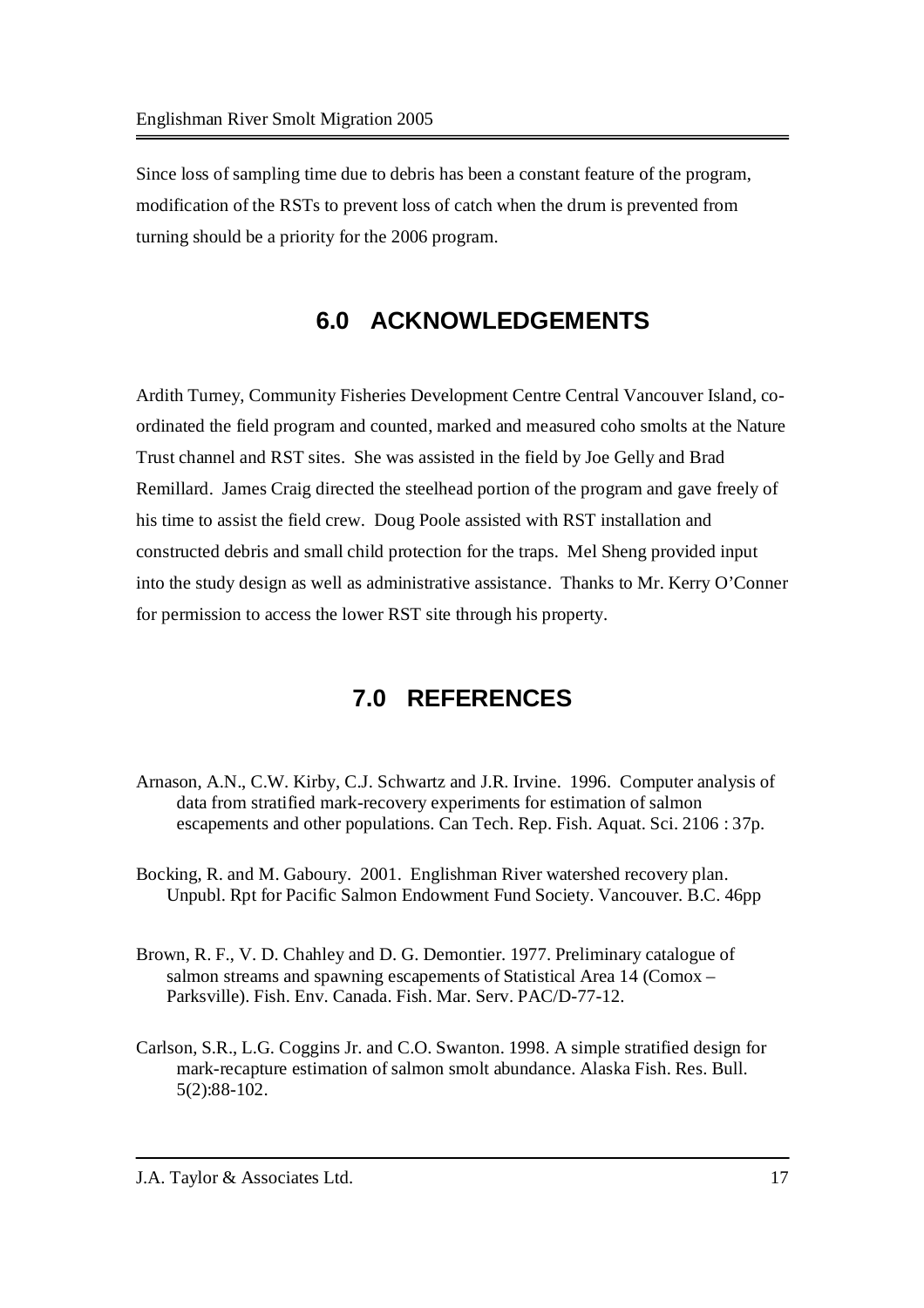- Decker, A.S., Lightly, M.J. and A.A. Ladwig. 2003. The contribution of two constructed side-channels to coho salmon smolt production in the Englishman River. Can. Tech. Rpt. Fish. Aquat. Sci. 2442 : 53p
- Herbinger, C.M., G.F. Newkirk and S.T. Lanes. 1990. Individual marking of Atlantic salmon: evaluation of cold branding and jet injection of Alcian Blue in several fin locations. J. Fish. Biol. 36: 99-101.
- Hurst, R. 1988. Englishman River salmon maintenance plan. Unpubl. Rpt. Department of Fisheries and Oceans.
- Marshall, D.E., and E.W. Britton. 1990. Carrying capacity of coho salmon streams. Can. Ms. Rep. Fish. Aquat. Sci. 2058: 46p
- Mäntyniemi, S. and A. Romakkaniemi. 2002. Bayesian mark-recapture estimation with application to a salmonid smolt population. Can. J. Fish. Aquat. Sci. 59: 1748- 1758.
- Miller, L. 1997. Englishman River the MacMillan Bloedel channel. A summary of present and historical biological data. Unpubl. Rpt. Habitat and Enhancement Branch, Department of Fisheries and Oceans.
- Plante, N. 1990. Estimation de la taille d'une population animale à l'aide d'un modèle de capture-recapture avec stratification. M.Sc. thesis, Université Laval, Quebec.
- Ricker, W.E. 1975. Computation and interpretation of biological statistics of fish populations. Bull. Fish. Res. Bd. Can. 191. 382p.
- Robson, D.S. and H.A. Regier. 1964. Sample size in Petersen mark-recapture experiments. Trans. Amer. Fish. Soc. 93 (3):215 – 226.
- Seber, G.A.F. 1982. The estimation of animal abundance and related parameters.  $2<sup>nd</sup> Ed$ . Charles Griffin, London. UK.
- Schick, J. and A.S. Decker. 2004. 2003 update for the Englishman River coho smolt enumeration program. Unpubl. Rpt. By Decker and Associates for Fisheries and Oceans Canada. 13p.
- Schwarz, C.J. and C.G. Taylor. 1998. Use of the stratified Petersen estimator in fisheries management: estimating the number of pink salmon (*Oncorhynchus gorbuscha*) spawners in the Fraser River. Can. J. Fish. Aquat. Sci. 55: 281-296.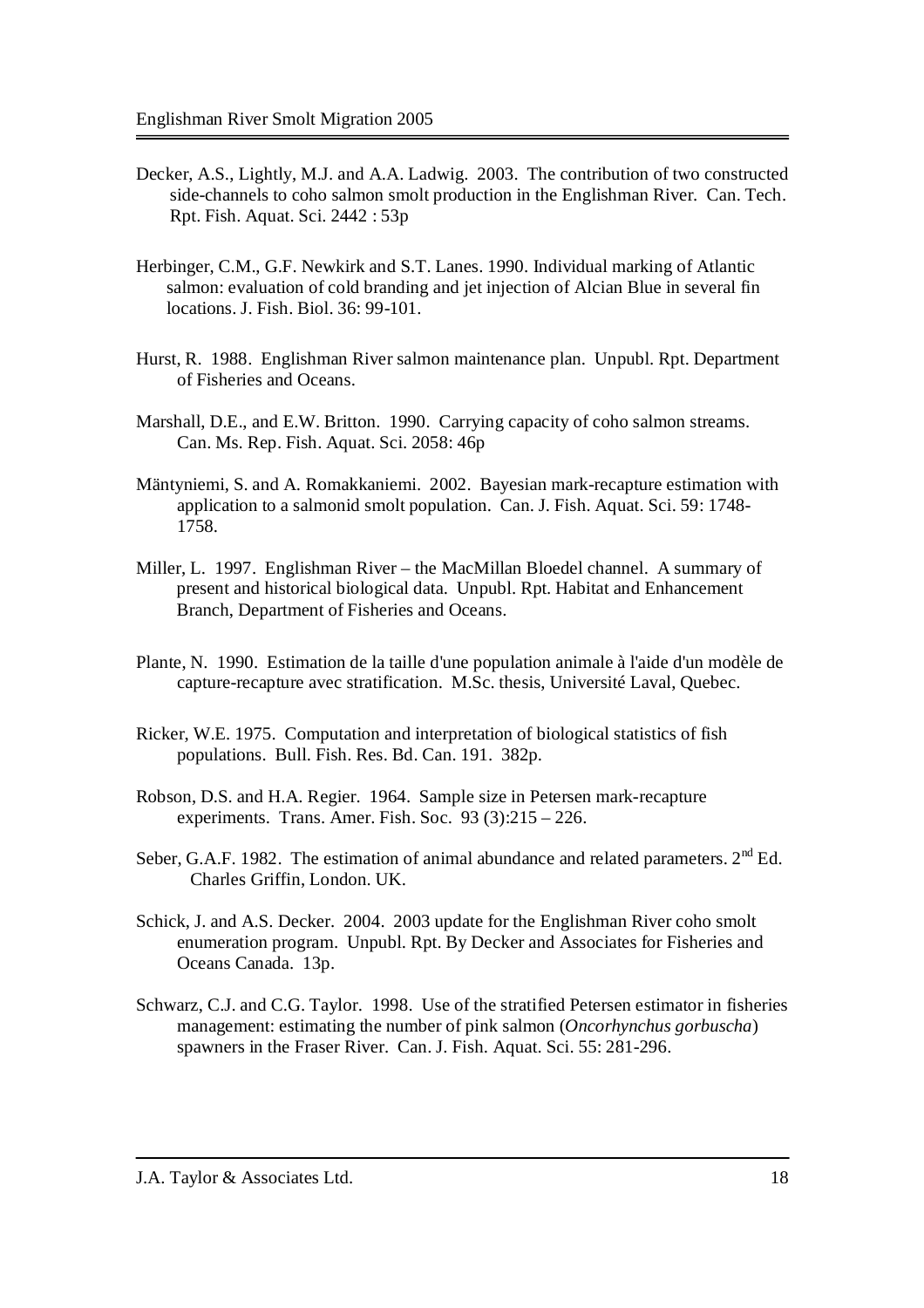Taylor, J. A. 2004. Assessment of the contribution of off-channel habitat to coho productionin the Englishman River. Unpubl. Rpt. for Fisheries and Oceans Canada. 29p.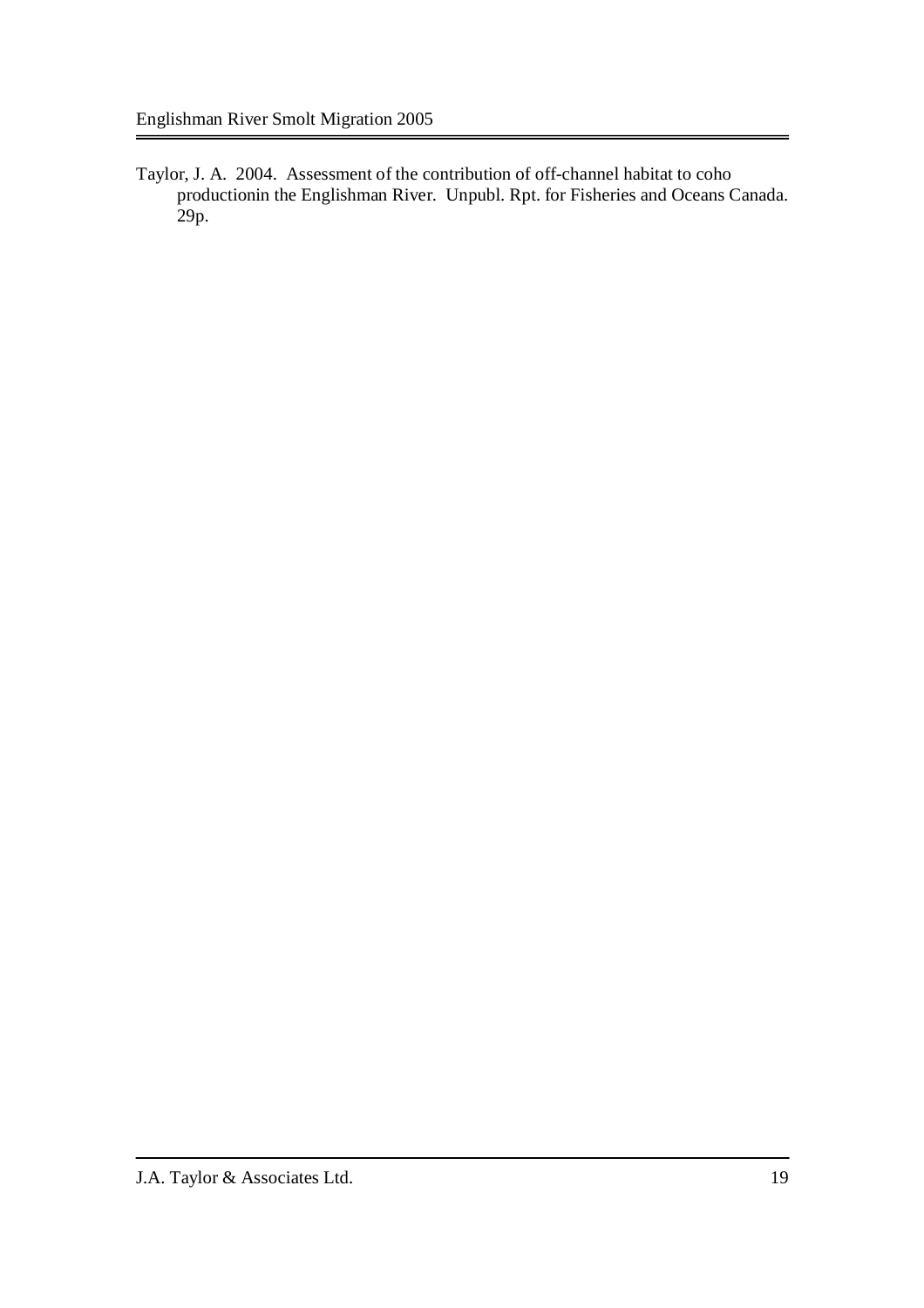|                                                  |  |  |  | Table 1. Summary of coho smolt fork length (mm) by mark type measured at the Nature |
|--------------------------------------------------|--|--|--|-------------------------------------------------------------------------------------|
| Trust channel and the upper and lower RST sites. |  |  |  |                                                                                     |

| Site                | Mark                        | $\mathbf n$        | mean FL              | min FL         | max FL            | <b>SD</b>             |  |
|---------------------|-----------------------------|--------------------|----------------------|----------------|-------------------|-----------------------|--|
| <b>Nature Trust</b> | UC <sup>1</sup><br>$A^2$    | 627<br>597         | 92.1<br>92.5         | 63<br>67       | 132<br>133        | 11.59<br>11.35        |  |
| <b>URST</b>         | <b>UC</b><br>A<br>$NM^3$    | 131<br>154<br>1042 | 94.7<br>93.1<br>94.3 | 76<br>72<br>64 | 125<br>123<br>130 | 8.92<br>9.12<br>9.12  |  |
| <b>LRST</b>         | <b>UC</b><br>A<br><b>NM</b> | 105<br>144<br>106  | 94.7<br>95.5<br>95.0 | 74<br>74<br>73 | 118<br>119<br>127 | 8.53<br>9.14<br>10.29 |  |

<sup>1</sup> UC = upper caudal fin, <sup>2</sup> A = anal fin, <sup>3</sup> NM = no mark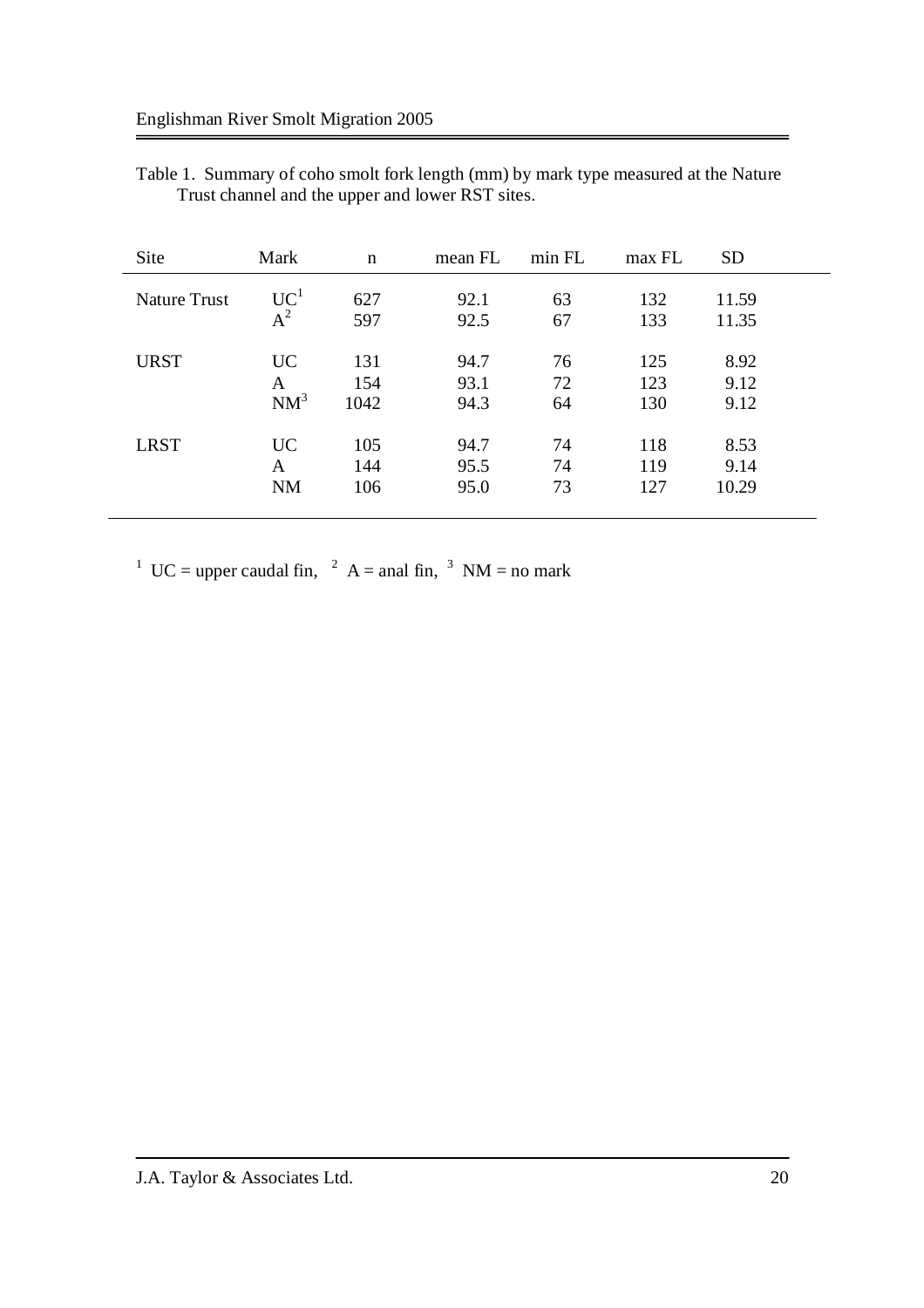Table 2. Periodic estimates of population size derived from recovery sampling by the upper (URST) and lower (LRST) rotary screw traps. Individual estimates are provided for marks released from the Nature Trust side-channel, and for marked smolts released from the URST. Capture probabilities (trap efficiencies) are provided by release period.

#### **URST**

| Catch | Marked<br>Releases | Recaptures | Population<br>Estimate | lower<br>95% CL | upper<br>95% CL |     | capture<br>CI % probability |
|-------|--------------------|------------|------------------------|-----------------|-----------------|-----|-----------------------------|
| 310   | 236                | 8          | 8189                   | 3283            | 13095           | 60% | 3.4%                        |
| 630   | 937                | 49         | 11837                  | 8803            | 14870           | 26% | 5.2%                        |
| 1026  | 1181               | 117        | 10286                  | 8637            | 11936           | 16% | $9.9\%$                     |
| 1222  | 1078               | 115        | 11375                  | 9522            | 13228           | 16% | 10.7%                       |
| 123   | 189                | 7          | 2944                   | 1123            | 4765            | 62% | 3.7%                        |
| 120   | 73                 | 6          | 1278                   | 459             | 2097            | 64% | 8.2%                        |
| 3.431 | 3,694              | 302        | 45.909                 | 39,320          | 52.498          |     |                             |
|       |                    |            |                        |                 |                 |     | 14.4% 8.2%                  |

#### **LRST Nature Trust marks**

| Release<br>end date | Catch | Marked<br>Releases | Recaptures | Population<br>Estimate | lower<br>95% CL | upper<br>95% CL |       | capture<br>CI % probability |
|---------------------|-------|--------------------|------------|------------------------|-----------------|-----------------|-------|-----------------------------|
| 29 April            | 156   | 236                | 11         | 3101                   | 1522            | 4679            | 51%   | 4.7%                        |
| 7 May               | 493   | 937                | 57         | 7989                   | 6134            | 9844            | 23%   | 6.1%                        |
| 14 May              | 935   | 1181               | 86         | 12717                  | 10281           | 15152           | 19%   | 7.3%                        |
| 21 May              | 830   | 1078               | 61         | 14699                  | 11278           | 18120           | 23%   | 5.6%                        |
| 28 May              | 82    | 189                | 6          | 2253                   | 787             | 3719            | 65%   | 3.2%                        |
| 6 June              | 104   | 73                 | 3          | 1943                   | 3418            | 3567            | 84%   | 4.1%                        |
| Total               | 2,600 | 3,694              | 223        | 42.701                 | 37,376          | 48.026          | 12.5% | 5.1%                        |

#### **LRST Nature Trust & URST marks**

| Release<br>end date | Catch | Marked<br>Releases | Recaptures | Population<br>Estimate | lower<br>95% CL | upper<br>95% CL |            | capture<br>CI % probability |
|---------------------|-------|--------------------|------------|------------------------|-----------------|-----------------|------------|-----------------------------|
| 29 April            | 156   | 442                | 18         | 3660                   | 2188            | 5131            | 40%        | $4.1\%$                     |
| 7 May               | 493   | 1568               | 85         | 9012                   | 7338            | 10685           | 19%        | 6.4%                        |
| 14 May              | 935   | 2034               | 166        | 11405                  | 9907            | 12903           | 13%        | 8.2%                        |
| 21 May              | 830   | 2144               | 193        | 9187                   | 8110            | 10264           | 12%        | $9.0\%$                     |
| 28 May              | 82    | 377                | 8          | 3485                   | 1469            | 5501            | 58%        | 2.9%                        |
| 6 June              | 104   | 187                | 6          | 2819                   | 967             | 4671            | 66%        | 3.2%                        |
| Total               | 2,600 | 6,752              | 476        | 39,567                 | 35,584          | 43,550          | 10.1% 7.0% |                             |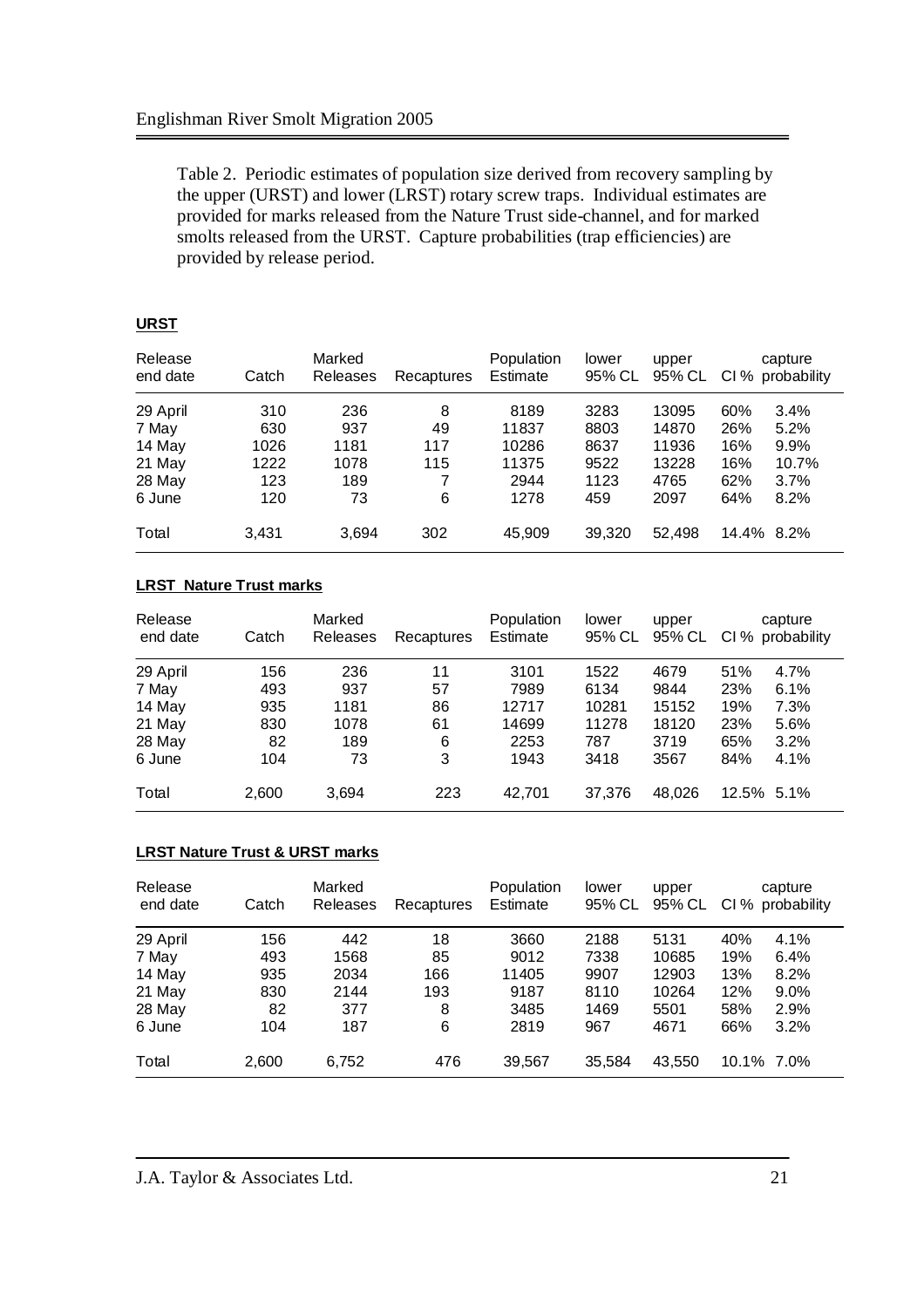

Figure 1. Map of the Englishman River watershed.

J.A. Taylor & Associates Ltd. 22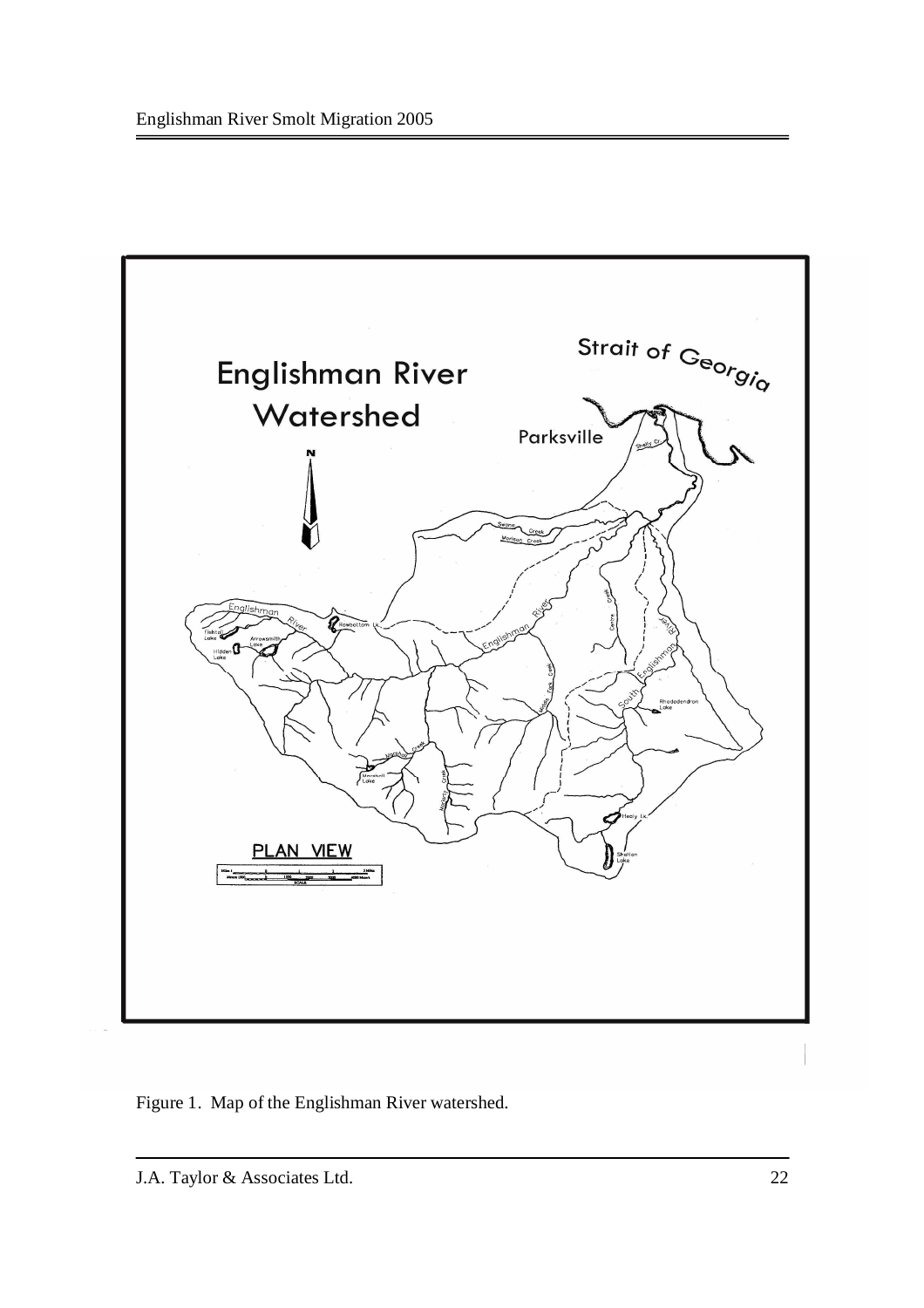

Figure 2. Mark releases from Nature Trust and daily catches in the upper and lower rotary screw traps.

J.A. Taylor & Associates Ltd. 23

Numbers of smolts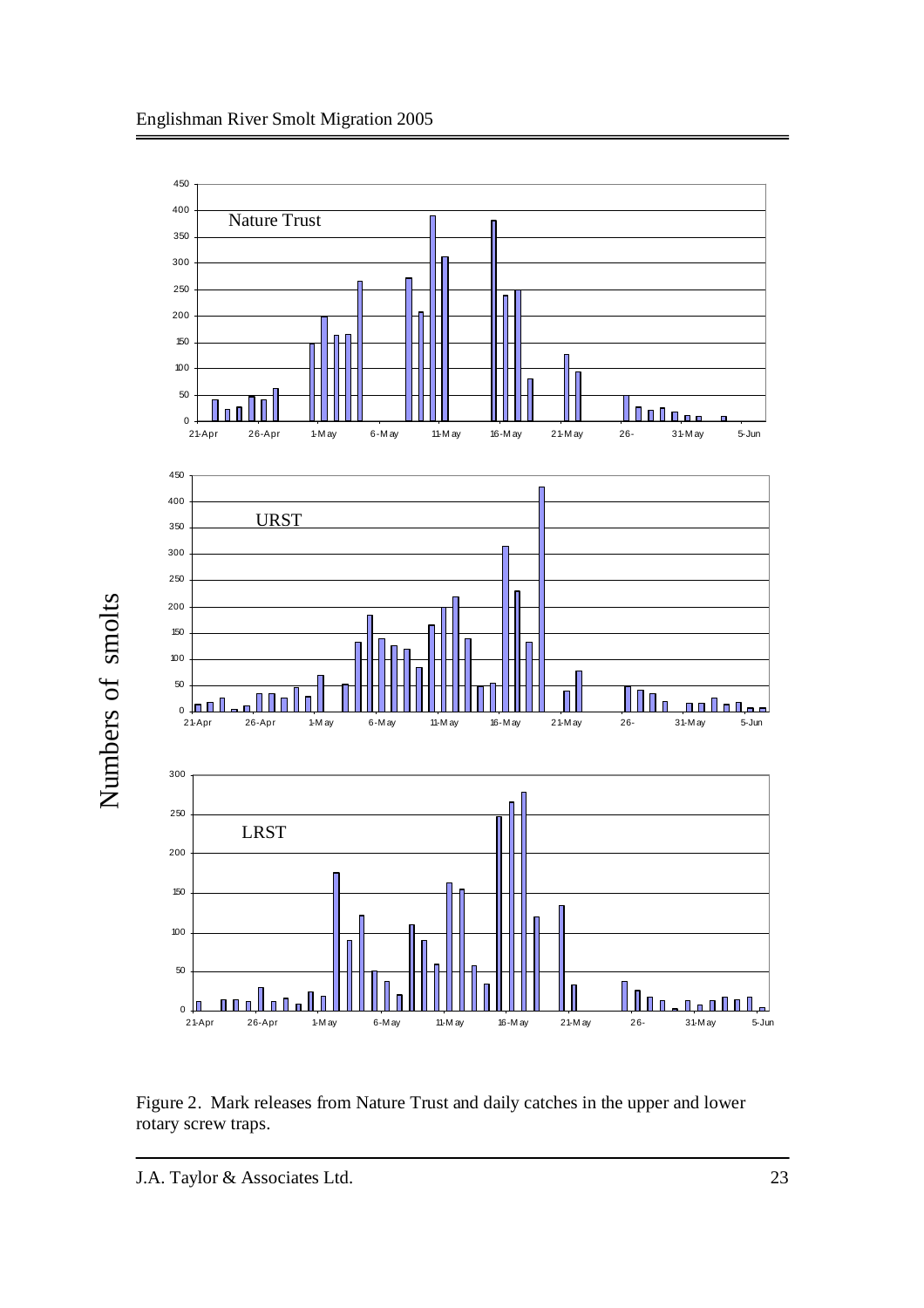

Figure 3. Comparison of cumulative frequency distribution plots of Nature Trust marked releases and unmarked smolts captured in the upper and lower RSTs. Vertical lines delineate the marking strata.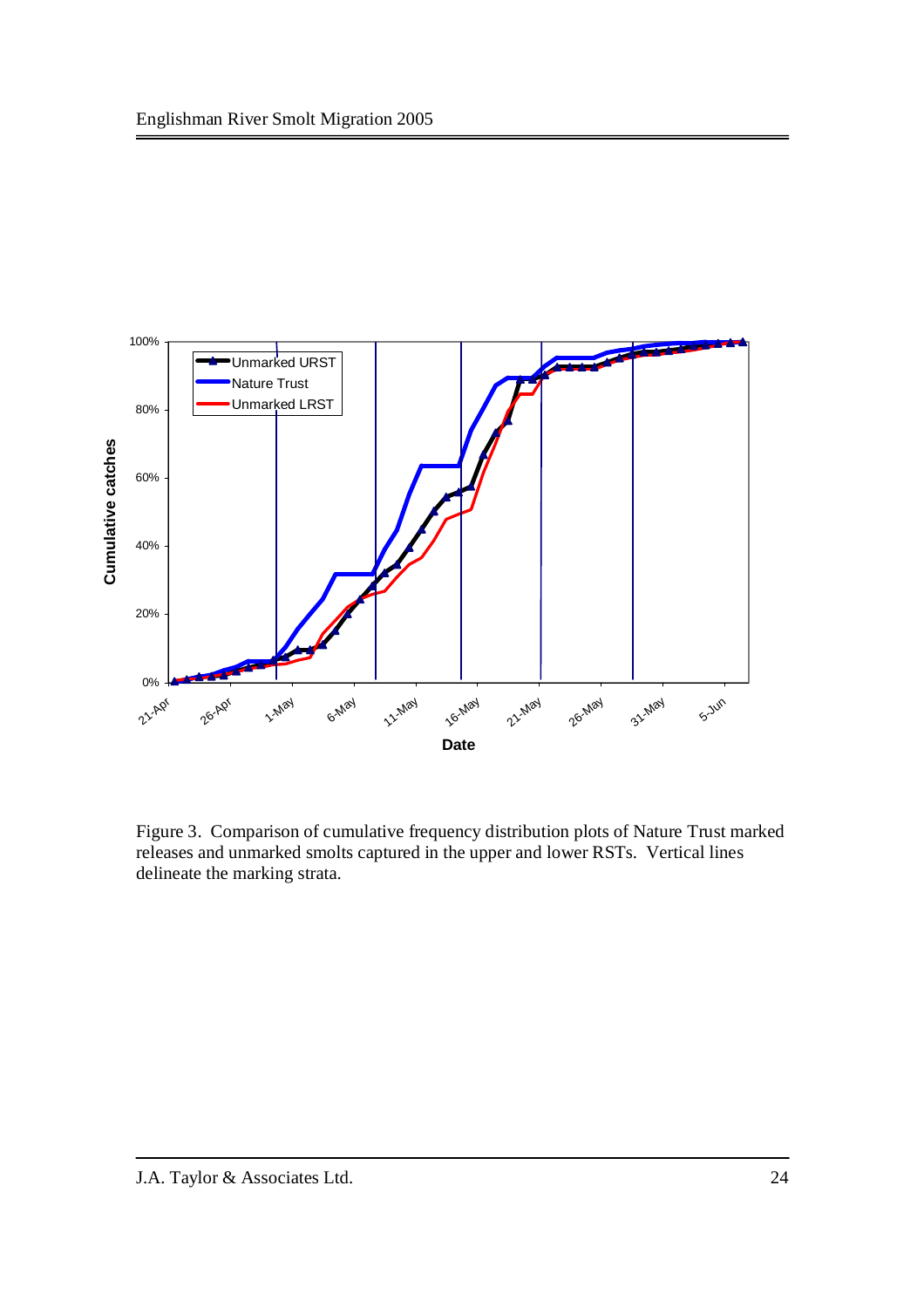

Figure 4. Preliminary water level and discharge for the Englishman River at Water Survey of Canada station #08HB002, during the study. (Data from Environment Canada http://scitech.pyr.ec.gc.ca/waterweb/fullgraph.asp).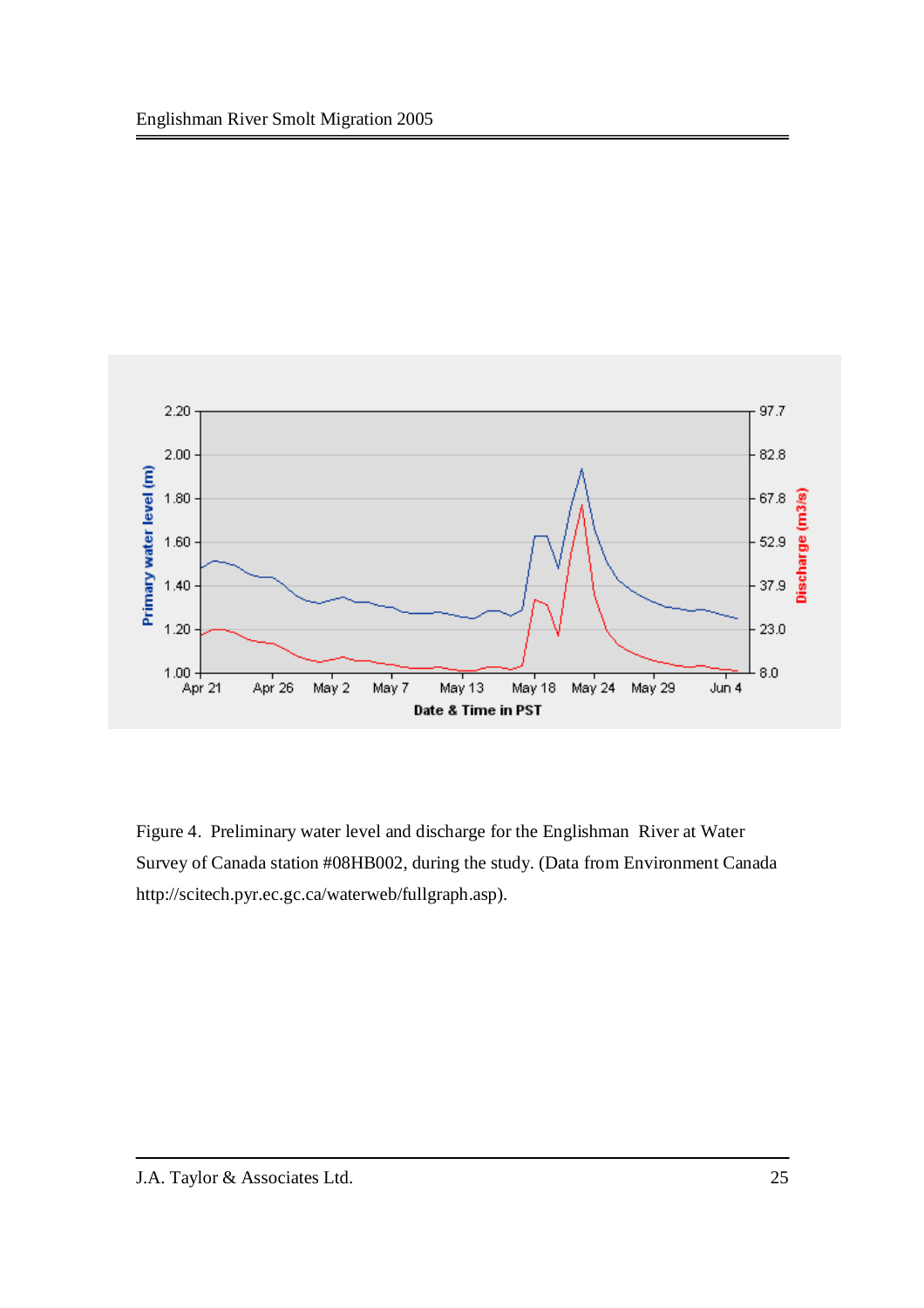

Figure 5. Comparison of stratum estimates of migration, with 95% confidence intervals, from marks released from Nature Trust channel and recaptures in the upper and lower RSTs.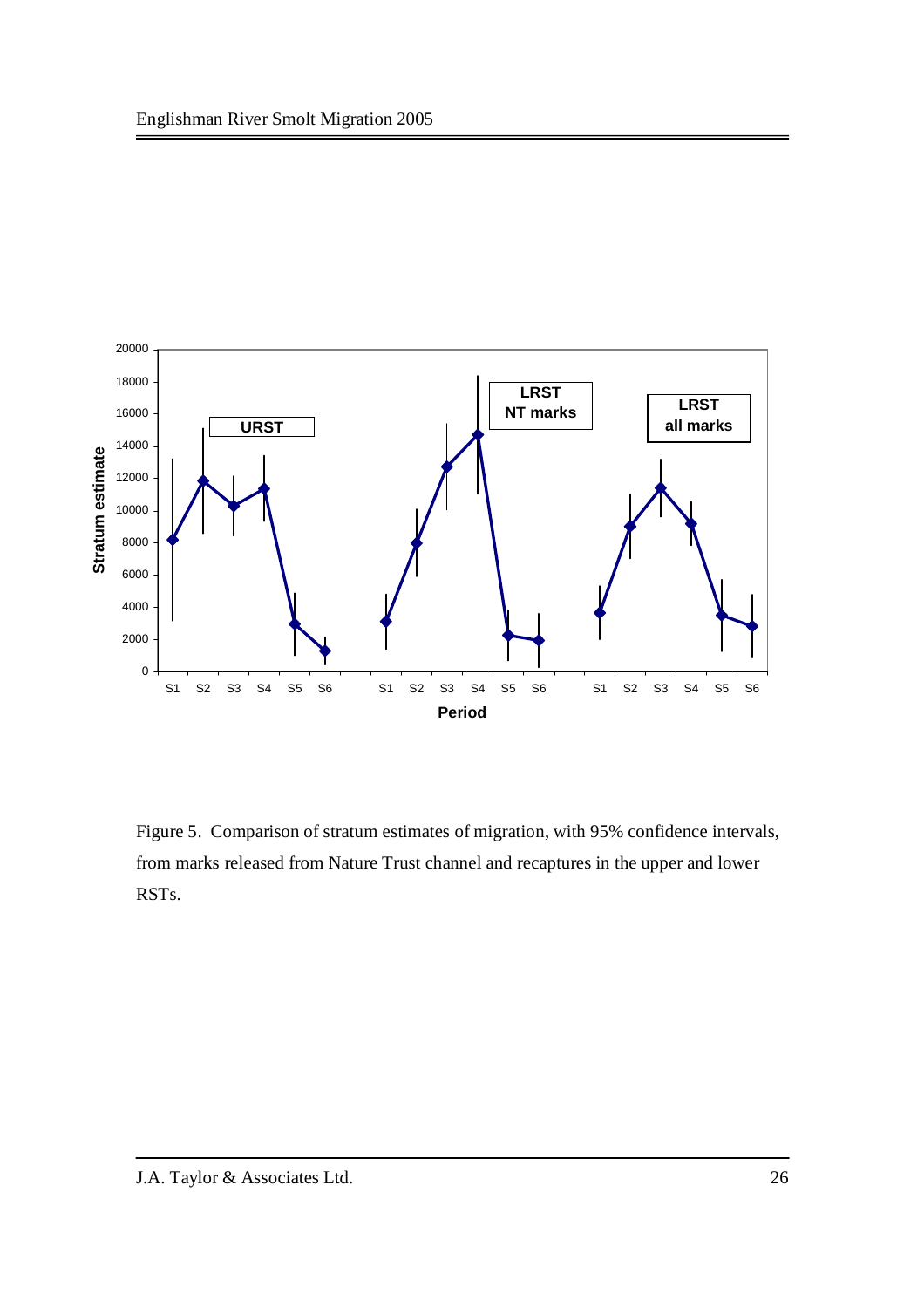| Date   | <b>NT</b>   | <b>UR</b> | LR  |
|--------|-------------|-----------|-----|
| 21-Apr | 0           | 14        | 14  |
| 22-Apr | 39          | 17        | 11  |
| 23-Apr | 22          | 26        | 0   |
| 24-Apr | 26          | 5         | 14  |
| 25-Apr | 47          | 10        | 14  |
| 26-Apr | 41          | 34        | 12  |
| 27-Apr | 61          | 35        | 30  |
| 28-Apr | 0           | 26        | 11  |
| 29-Apr | 0           | 45        | 16  |
| 30-Apr | 147         | 29        | 9   |
| 1-May  | 198         | 69        | 25  |
| 2-May  | 162         | 0         | 19  |
| 3-May  | 165         | $52^{1}$  | 176 |
| 4-May  | 265         | 131       | 90  |
| 5-May  | 0           | 183       | 121 |
| 6-May  | 0           | 139       | 50  |
| 7-May  | 0           | 125       | 37  |
| 8-May  | 272         | 118       | 20  |
| 9-May  | 208         | 85        | 109 |
| 10-May | 389         | 165       | 90  |
| 11-May | 312         | 199       | 59  |
| 12-May | 0           | 218       | 163 |
| 13-May | 0           | 139       | 155 |
| 14-May | 0           | 47        | 58  |
| 15-May | 382         | 55        | 34  |
| 16-May | 238         | 315       | 247 |
| 17-May | 249         | 229       | 265 |
| 18-May | 81          | 133       | 279 |
| 19-May | 0           | 428       | 119 |
| 20-May | 0           | 0         | 0   |
| 21-May | 128         | 40        | 134 |
| 22-May | 94          | 77        | 33  |
| 23-May | $\mathbf 0$ | 0         | 0   |

Appendix 1. Captures of coho smolts at Nature Trust channel (NT) and the upper (URST) and lower (LRST) rotary screw traps.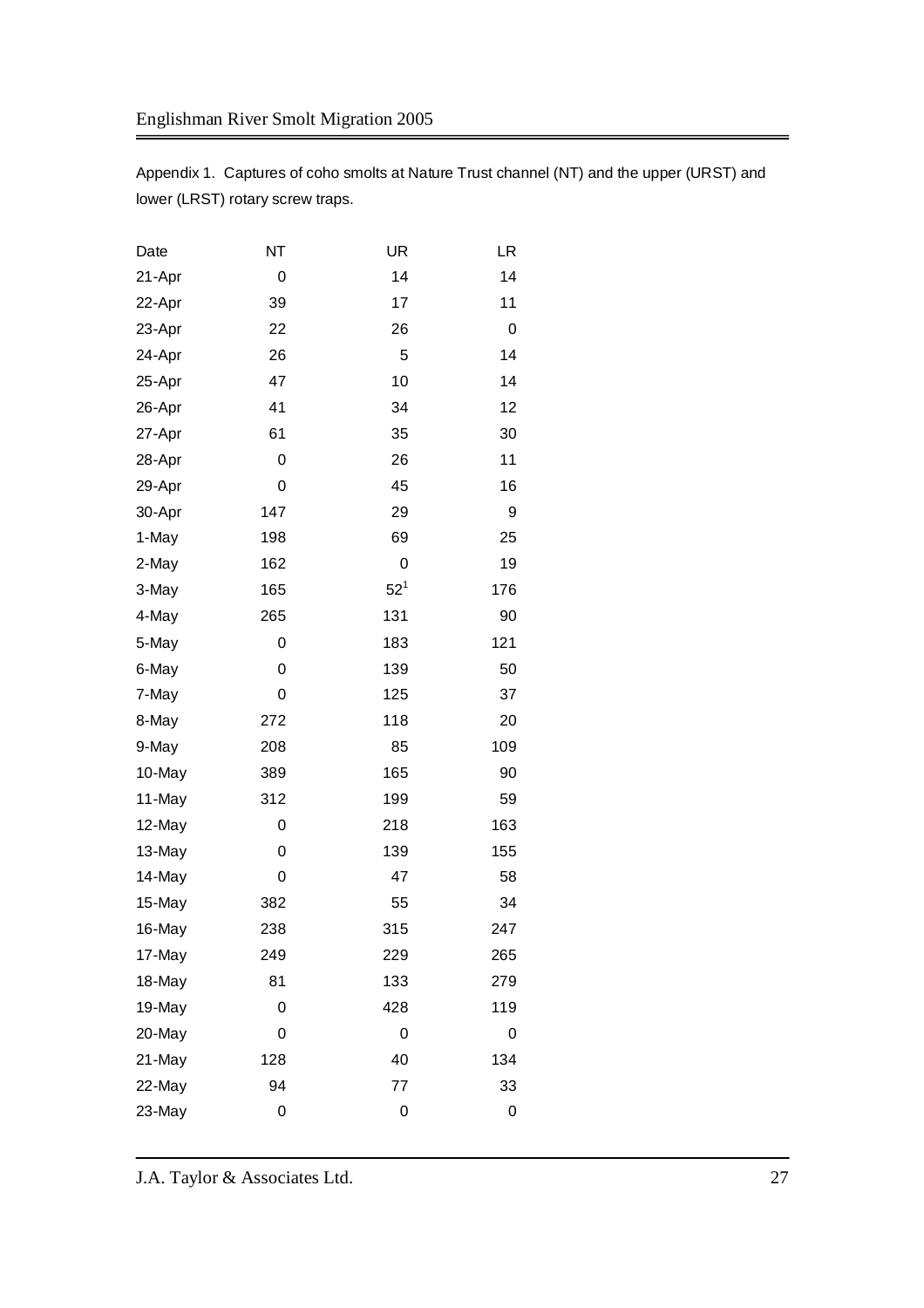| Appendix 1. cont'd |      |                |      |
|--------------------|------|----------------|------|
| Date               | NΤ   | UR             | LR   |
| 24-May             | 0    | 0              | 0    |
| 25-May             | 0    | 0              | 0    |
| 26-May             | 48   | 47             | 38   |
| 27-May             | 26   | 42             | 26   |
| 28-May             | 21   | 34             | 18   |
| 29-May             | 24   | 20             | 13   |
| 30-May             | 18   | 0              | 3    |
| 31-May             | 12   | 16             | 13   |
| 1-Jun              | 9    | 16             | 7    |
| 2-Jun              | 0    | 26             | 13   |
| 3-Jun              | 10   | 12             | 18   |
| 4-Jun              | 0    | 17             | 15   |
| 5-Jun              | 0    | 6              | 18   |
| 6-Jun              | 0    | $\overline{7}$ | 4    |
| Totals             | 3694 | 3431           | 2600 |

<sup>1</sup> Mortalities resulting from trap failure due to debris.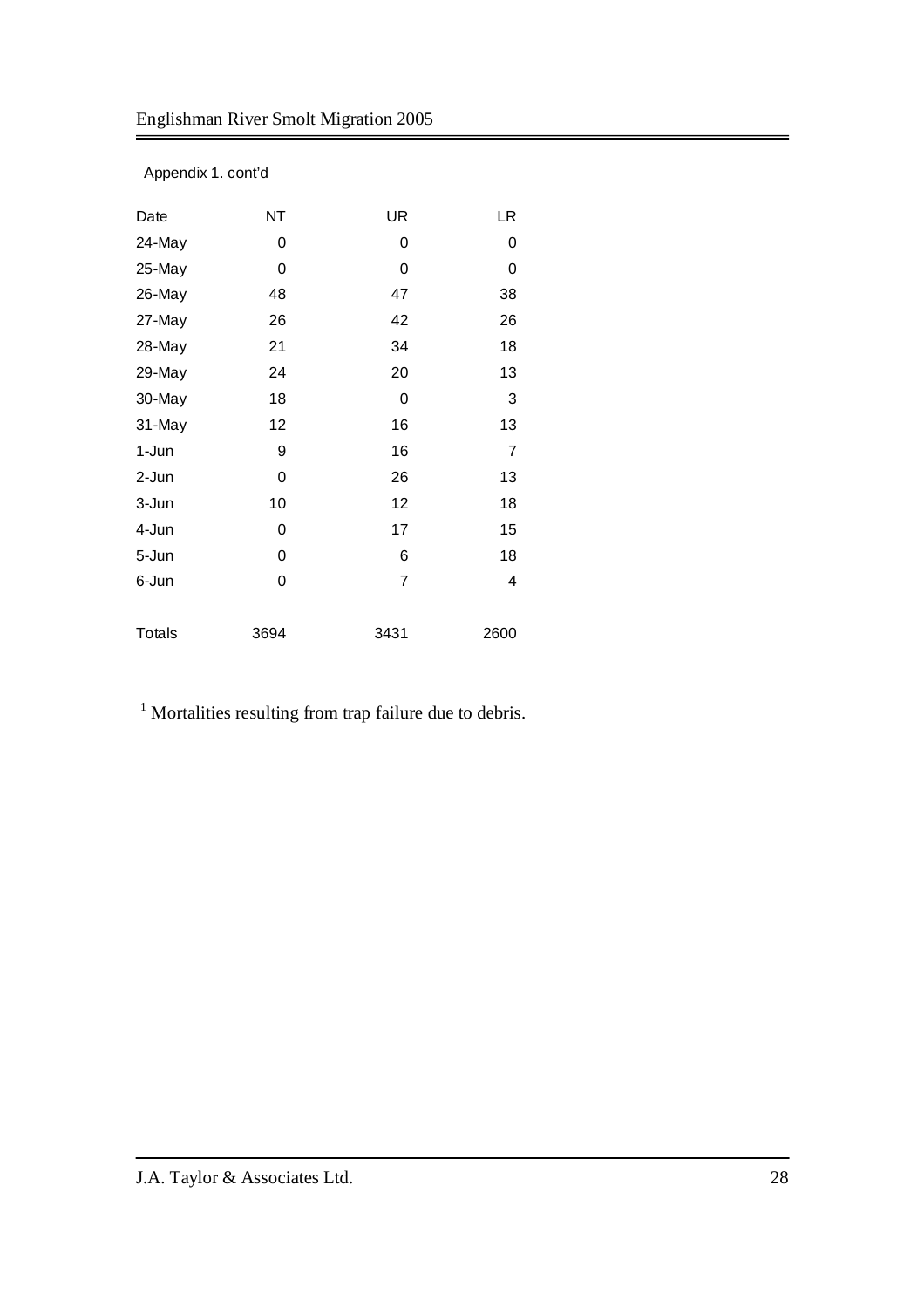Appendix 2. Daily water temperatures (0C) at the the RST sites and Nature Trust channel

| Date   | Mainstem       |             | <b>Nature Trust</b> |
|--------|----------------|-------------|---------------------|
|        | <b>LRST</b>    | <b>URST</b> | channel             |
| 21-Apr | $\overline{7}$ | 7           | 8                   |
| 22-Apr | 7              | 7           | 9                   |
| 23-Apr | 9              | 9           | 9                   |
| 24-Apr | 8              | 8           | 9                   |
| 25-Apr | 8              | 8           | 10                  |
| 26-Apr | 9              | 9           | 11                  |
| 27-Apr | 10             | 10          | 10.5                |
| 28-Apr | 9              | 9           | 10.5                |
| 29-Apr | 9              | 9           | 10                  |
| 30-Apr | 9              | 9           | 11                  |
| 01-May | 9              | 9           | 11                  |
| 02-May | 11             | 11          | 10.5                |
| 03-May | 10             | 10          | 11                  |
| 04-May | 10             | 10          | 11                  |
| 05-May | 10             | 10          | 11                  |
| 06-May | 10             | 10          | 11                  |
| 07-May | 10             | 10          | 11                  |
| 08-May | 10             | 10          | 11                  |
| 09-May | 10             | 10          | 10                  |
| 10-May | 10             | 11          | 13                  |
| 11-May | 10             | 12          | 13                  |
| 12-May | 11             | 11          | 13                  |
| 13-May | 10             | 11          | 13                  |
| 14-May | 11             | 11          | 12.5                |
| 15-May | 12             | 12          | 12.5                |
| 16-May | 11             | 11          | 12                  |
| 17-May | 11             | 10          | 12                  |
| 18-May | 11             | 11          | 12                  |
| 19-May | 9              | 9           | 11                  |
| 20-May | 9              | 9           | 11                  |
| 21-May | 9              | 9           | 11                  |

J.A. Taylor & Associates Ltd. 29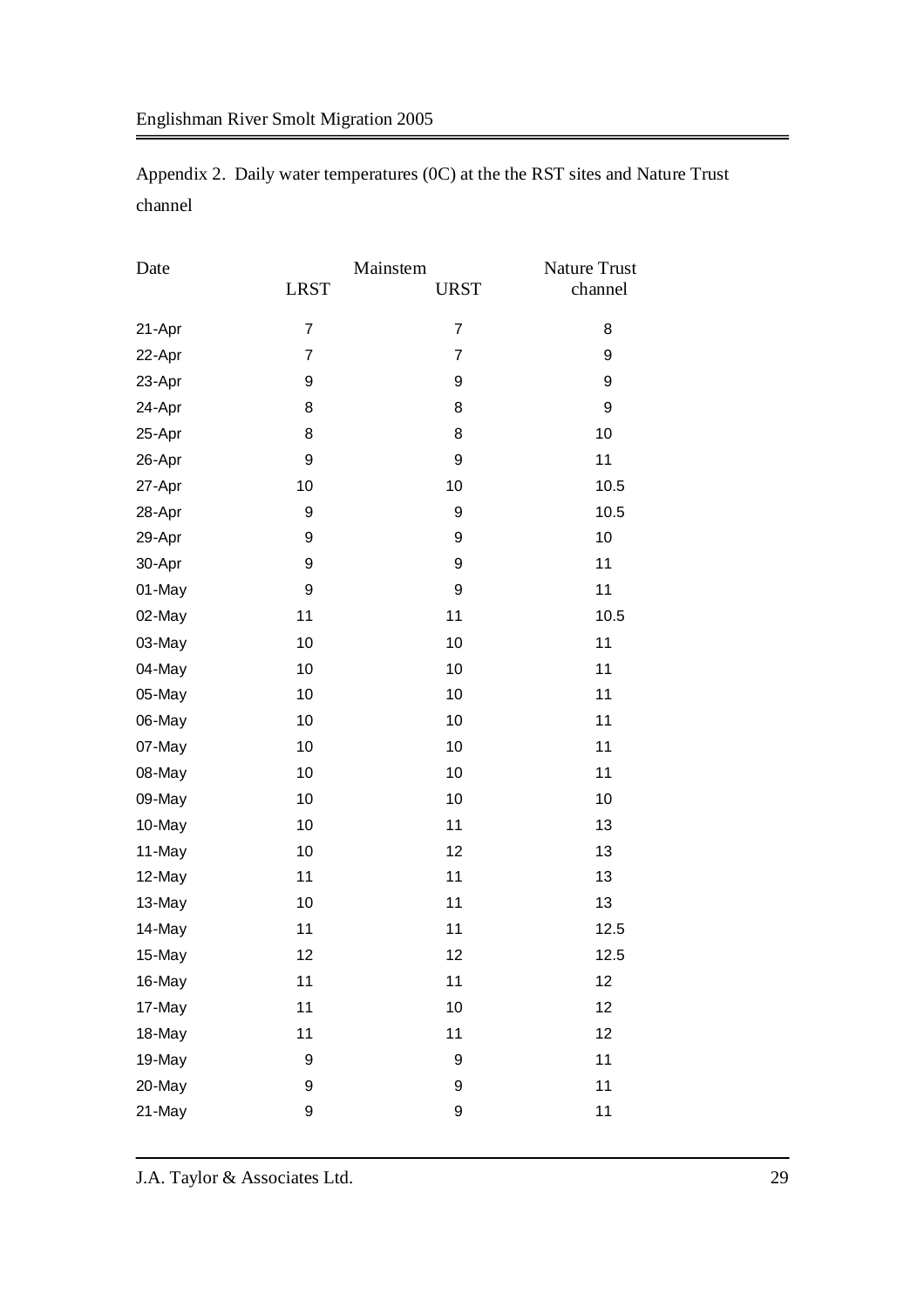### Appendix 2. cont'd

| Date       |             | Mainstem    | Nature Trust |  |  |
|------------|-------------|-------------|--------------|--|--|
|            | <b>LRST</b> | <b>URST</b> | channel      |  |  |
| 22-May     | 9           | 9           | 10           |  |  |
| 23-May     | 9           | 9           | 9            |  |  |
| 24-May     | 9           | 9           | 9            |  |  |
| 25-May     | 9           | 9           | 9            |  |  |
| 26-May     | 10          | 10          | 12           |  |  |
| 27-May     | 12          | 12          | 14           |  |  |
| 28-May     | 12.5        | 12.5        | 14           |  |  |
| 29-May     | 13          | 13          | 14           |  |  |
| 30-May     | 13          | 13          | 13           |  |  |
| 31-May     | 13          | 13          | 14           |  |  |
| $01 - Jun$ | 14          | 12          | 12           |  |  |
| 02-Jun     | 13          | 13          | 13           |  |  |
| 03-Jun     | 13          | 13          | 12           |  |  |
| 04-Jun     | 13          | 13          | 12           |  |  |
| 05-Jun     | 12          | 12          |              |  |  |
| 06-Jun     | 11          | 11          |              |  |  |